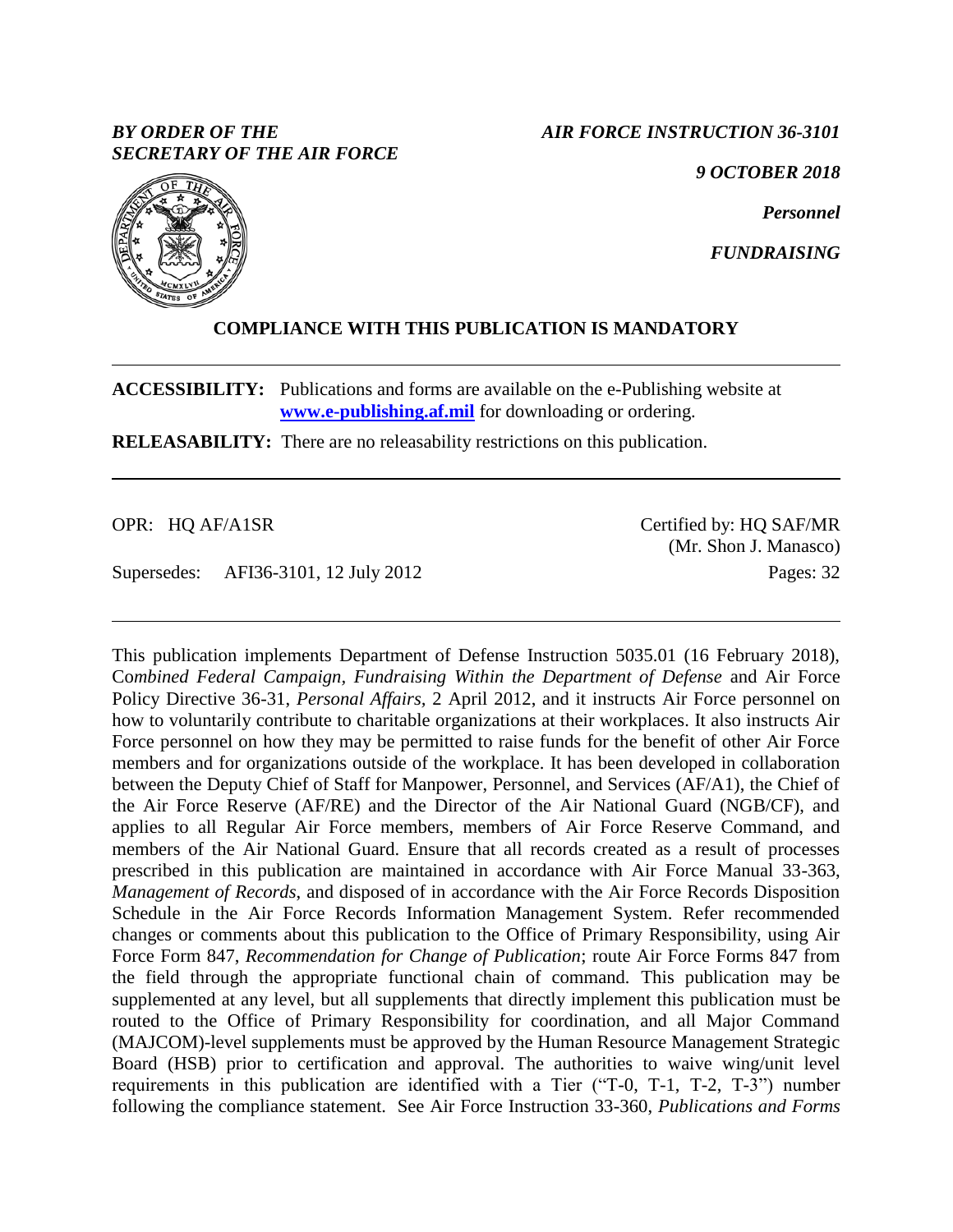*Management*, for a description of the authorities associated with the Tier numbers. Submit requests for waivers through the chain of command to the appropriate Tier waiver approval authority, or alternately, to the Publication office of primary responsibility for non-tiered compliance items.

This Instruction requires the collection and or maintenance of information protected by the Privacy Act of 1974 authorized by 5 United States Code 301, *Departmental Regulations*; 37 United States Code, *Pay and Allowances of the Uniformed Services;* and Executive Order 9397. The applicable Privacy Act SORN T7340, is available at: **<http://dpclo.defense.gov/Privacy/SORNs.aspx>**

Refer to attachment 1 for Glossary of References and Supporting Information

## *SUMMARY OF CHANGES*

This publication updates roles and responsibilities, authorities to waive wing/unit level requirements, office symbols, and has been revised to remove acronyms and jargon. Additionally, chapters were created to clearly identify policy for the Combined Federal Campaign, Air Force Assistance Fund and requests for non-Combined Federal Campaign/ Air Force Assistance Fund support/fundraising activities.

|      | <b>Chapter 1— PROGRAM OBJECTIVES</b>                                    | 5              |
|------|-------------------------------------------------------------------------|----------------|
| 1.1. | The Air Force seeks to provide Airmen the opportunity to participate in | 5              |
|      | <b>Chapter 2— ROLES AND RESPONSIBILITIES</b>                            | 6              |
| 2.1. | The Secretary of the Air Force (SAF/OS) and Chief of Staff (HQ          | 6              |
| 2.2. | The Deputy Chief of Staff, Manpower, Personnel & Services (HQ USAF/     | 6              |
| 2.3. | Headquarters Air Force Personnel Center, Fundraising Office:            | 6              |
| 2.4. |                                                                         | $\overline{7}$ |
| 2.5. |                                                                         | 7              |
| 2.6. |                                                                         | $\overline{7}$ |
| 2.7. |                                                                         | 9              |
|      | <b>Chapter 3- COMBINED FEDERAL CAMPAIGN POLICY</b>                      | 10             |
| 3.1. |                                                                         | 10             |
| 3.2. |                                                                         | 10             |
| 3.3. |                                                                         | 10             |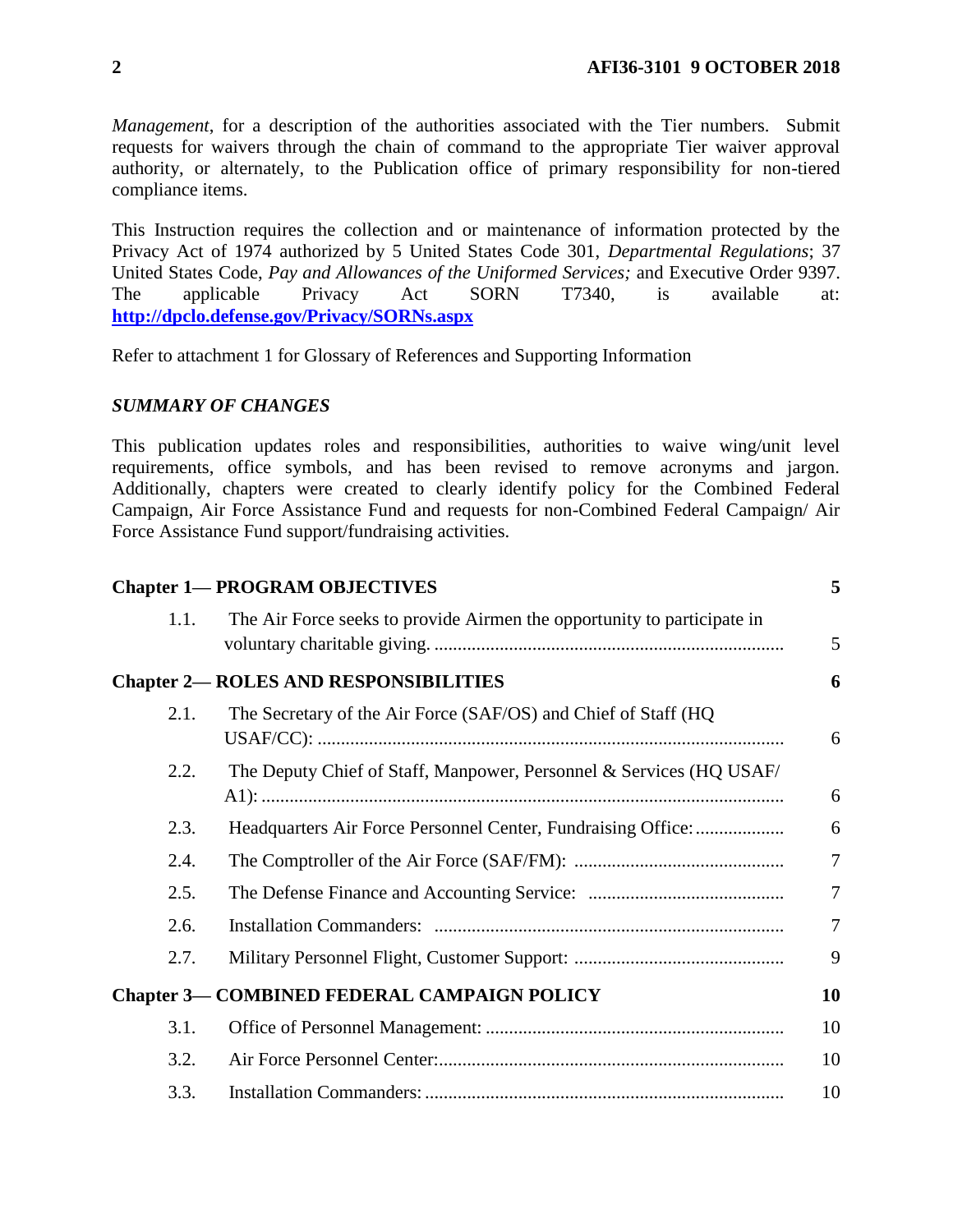# **AFI36-3101 9 OCTOBER 2018 3**

| 3.4.  |                                                                  | 11                                                                                                                                   |
|-------|------------------------------------------------------------------|--------------------------------------------------------------------------------------------------------------------------------------|
| 3.5.  |                                                                  | 11                                                                                                                                   |
| 3.6.  |                                                                  | 13                                                                                                                                   |
| 3.7.  |                                                                  | 13                                                                                                                                   |
| 3.8.  |                                                                  | 13                                                                                                                                   |
| 3.9.  |                                                                  | 14                                                                                                                                   |
|       |                                                                  | 15                                                                                                                                   |
| 4.1.  |                                                                  | 15                                                                                                                                   |
| 4.2.  | Air Force Personnel Center/Air Force Assistance Fund Central     | 15                                                                                                                                   |
| 4.3.  |                                                                  | 16                                                                                                                                   |
| 4.4.  |                                                                  | 16                                                                                                                                   |
| 4.5.  | Major Command, Field Operating Agency, and Direct Reporting Unit | 16                                                                                                                                   |
| 4.6.  |                                                                  | 16                                                                                                                                   |
| 4.7.  |                                                                  | 18                                                                                                                                   |
| 4.8.  |                                                                  | 18                                                                                                                                   |
| 4.9.  |                                                                  | 19                                                                                                                                   |
| 4.10. |                                                                  | 20                                                                                                                                   |
| 4.11. |                                                                  | 20                                                                                                                                   |
| 4.12. |                                                                  | 21                                                                                                                                   |
| 4.13. |                                                                  | 23                                                                                                                                   |
|       | FUND/COMBINED FEDERAL CAMPAIGN FUNDRAISING                       | 24                                                                                                                                   |
|       |                                                                  | 24                                                                                                                                   |
|       |                                                                  | 24                                                                                                                                   |
|       |                                                                  | 24                                                                                                                                   |
| 5.4.  |                                                                  | 27                                                                                                                                   |
| 5.5.  |                                                                  | 27                                                                                                                                   |
| 5.6.  |                                                                  | 28                                                                                                                                   |
|       | 5.1.<br>5.2.<br>5.3.                                             | <b>Chapter 4— AIR FORCE ASSISTANCE FUND</b><br><b>Chapter 5- REQUESTS FOR NON-AIR FORCE ASSISTANCE</b><br><b>ACTIVITIES/SUPPORT.</b> |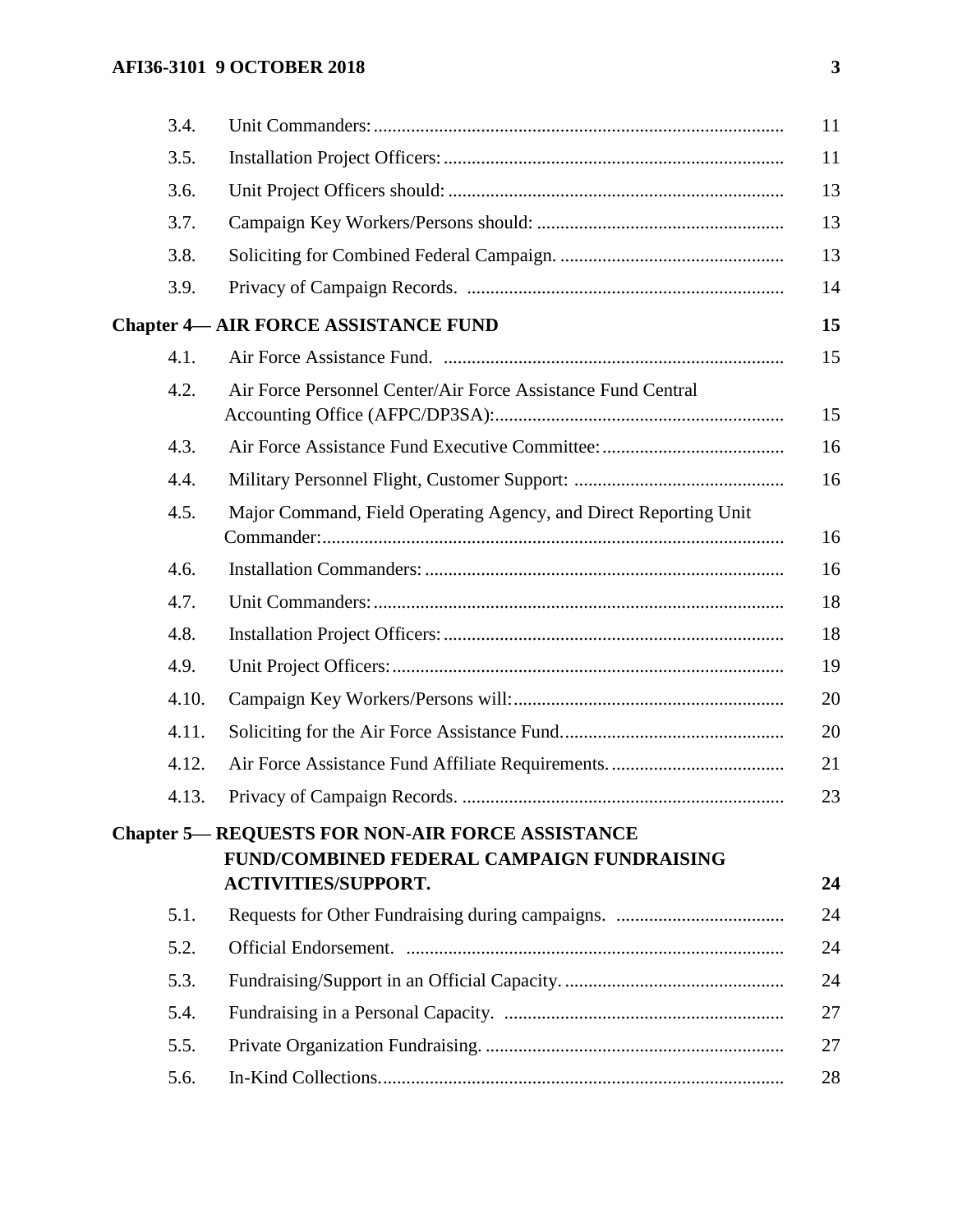# **Attachment 1— [GLOSSARY OF REFERENCES AND SUPPORTING](#page-28-0)  [INFORMATION](#page-28-0) [29](#page-28-0)**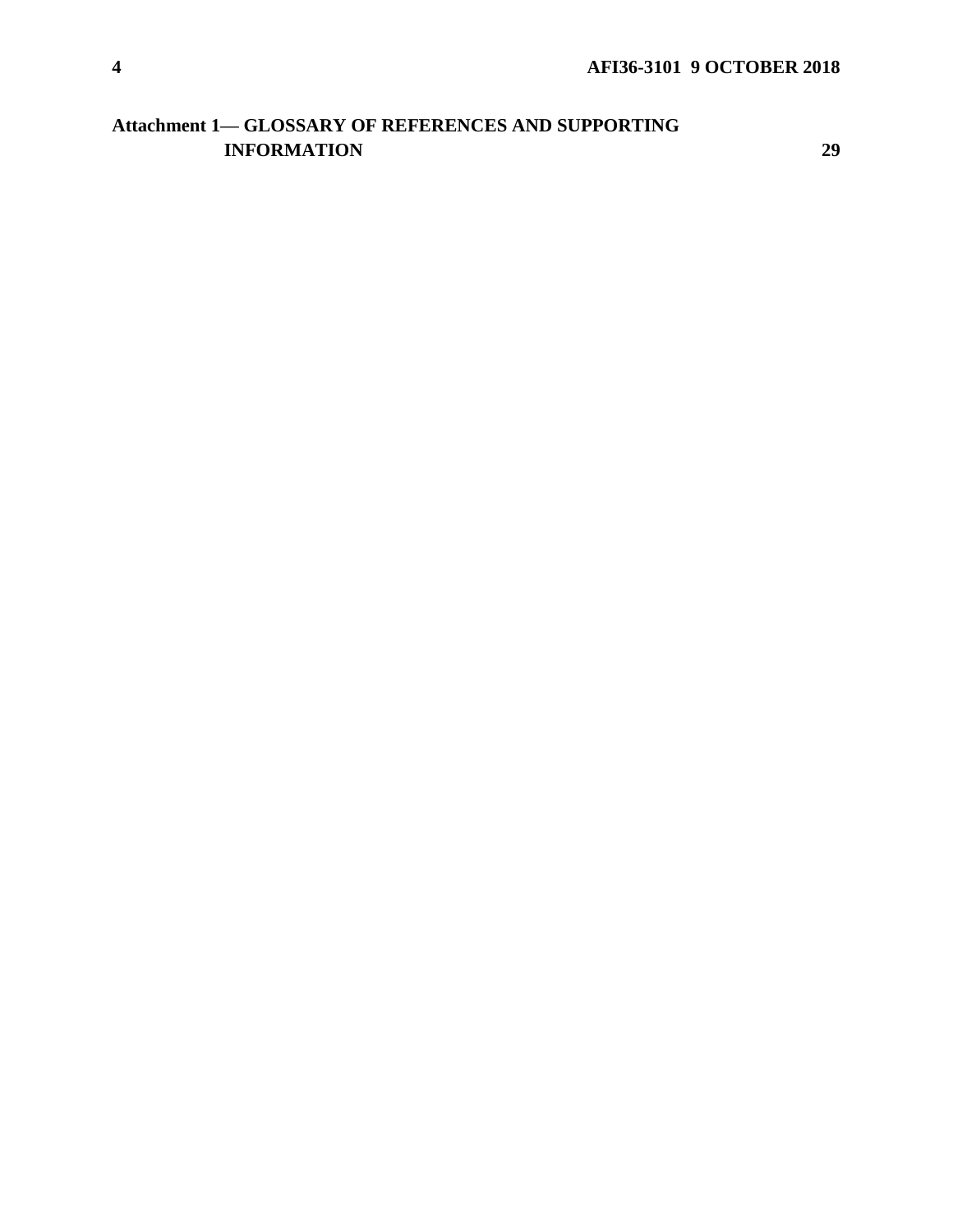#### **Chapter 1**

#### **PROGRAM OBJECTIVES**

<span id="page-4-1"></span><span id="page-4-0"></span>**1.1. The Air Force seeks to provide Airmen the opportunity to participate in voluntary charitable giving.** As such, the Air Force supports two major charitable fund raising campaigns. Airmen are offered the opportunity to support a large array of civilian charities through the Federal Government's annual Combined Federal Campaign. In addition, Airmen are also offered the opportunity to support affiliated Air Force charities through the annual Air Force Assistance Fund Campaign. As a result of endorsing only these two sponsored campaigns, the Air Force seeks to enhance the opportunity for voluntary giving while providing Airmen a reasonable expectation of not being continuously solicited in the work place. This instruction lays out the infrastructure for conducting the Combined Federal Campaign and the Air Force Assistance Fund. This instruction also provides guidance to ensure all giving is voluntary, to safeguard and disperse donations, and provides specific guidance to the affiliate charities. Lastly, this instruction provides guidance on other ad hoc fundraising that may be permissible on Air Force installations.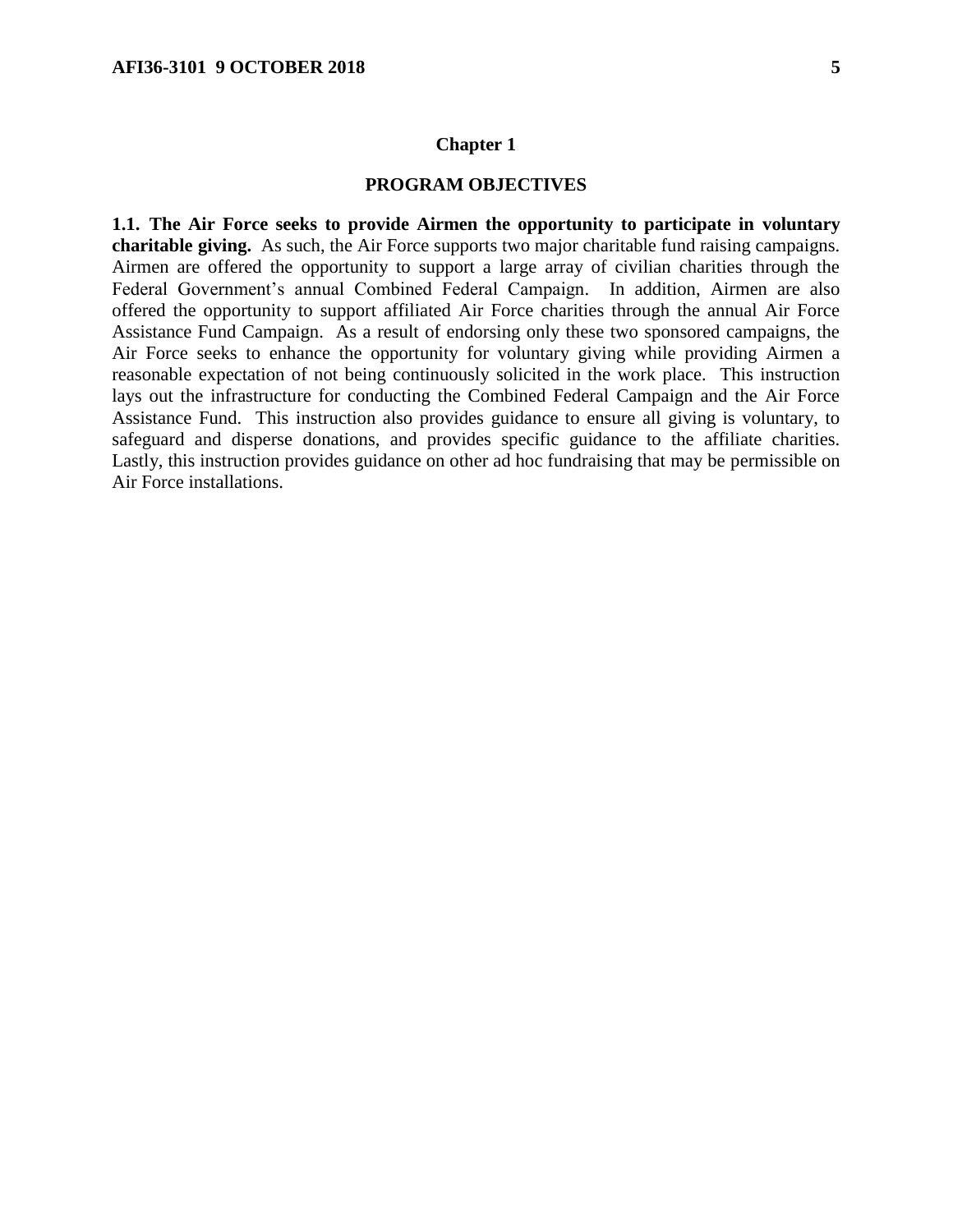### **Chapter 2**

## **ROLES AND RESPONSIBILITIES**

#### <span id="page-5-1"></span><span id="page-5-0"></span>**2.1. The Secretary of the Air Force (SAF/OS) and Chief of Staff (HQ USAF/CC):**

2.1.1. Announce and endorse the annual Combined Federal Campaign and Air Force Assistance Fund campaigns in a joint action memorandum to commanders.

2.1.2. Approve Air Force Personnel Center's proposed dollar goal and a reasonable participation rate goal for the Air Force Assistance Fund Campaign, based on campaign results of recent years and other factors.

#### <span id="page-5-2"></span>**2.2. The Deputy Chief of Staff, Manpower, Personnel & Services (HQ USAF/ A1):**

2.2.1. Establishes fundraising policy for the Air Force through HQ USAF/A1S, Director of Services.

2.2.2. On an as needed basis, brings together the stakeholder functional communities, including AF/A1S (Services), the Air Force Personnel Center, SAF/FM (Financial Management), and AF/JA (Judge Advocate), to collaborate on implementation of Air Force Assistance Fund and other fundraising issues.

2.2.2.1. The Air Force Fundraising Team will provide advisory and consultative services, but will not assume responsibility for the daily operations of the Air Force Assistance Fund affiliate charities.

2.2.2.2. Air Force Fundraising Working Team. Each member of the Air Force Fundraising Team is equally responsible to oversee the lower-level Air Force Fundraising Working Team, which directly coordinates with the Air Force Assistance Fund affiliate charities. The Air Force Fundraising Working Team is chaired by the Director of Personnel Programs at the Air Force Personnel Center.

#### <span id="page-5-3"></span>**2.3. Headquarters Air Force Personnel Center, Fundraising Office:**

2.3.1. Coordinates the distribution of Air Force forms prescribed by this instruction.

2.3.2. Investigates allegations of fundraising violations and institutes corrective action. Coordinates or refers complaints about local fundraising to commanders for action in accordance with **[paragraph](#page-7-0) 2.6.3.7**

2.3.3. Evaluates requests for Air Force-wide, off-the-job solicitations by charitable organizations and coordinates with appropriate approval authority or representative.

2.3.4. Communicates directly with the Office of Personnel Management director of Combined Federal Campaign, the Department of Defense fundraising program manager, and campaign chairman appointed by SAF/OS.

2.3.5. Supports the Combined Federal Campaign as outlined in **[Chapter](#page-9-0) 3.**

2.3.6. Administers the annual Air Force Assistance Fund campaign as outlined in **[Chapter](#page-14-0) 4.**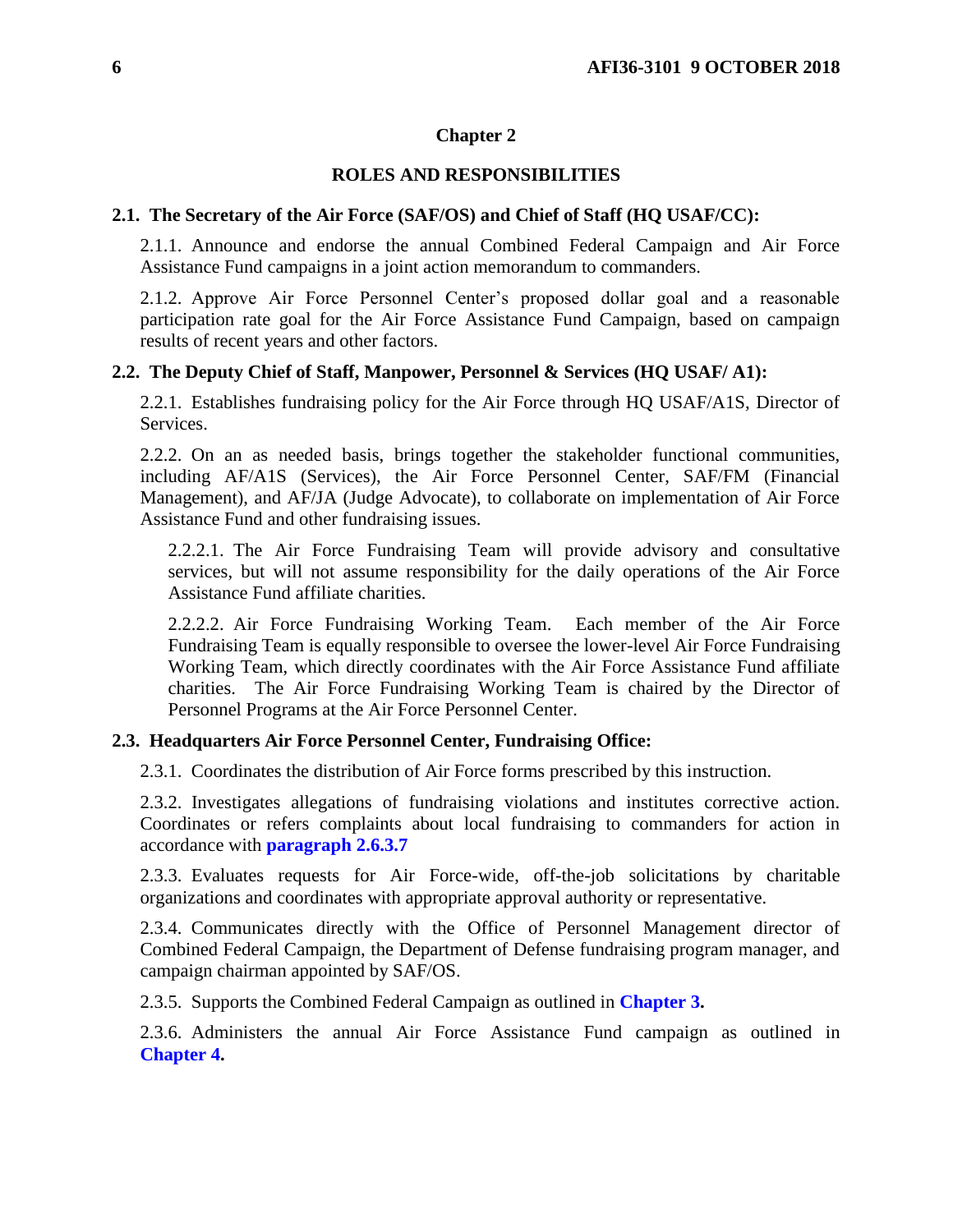2.3.7. Suspends fundraising activities in areas of conflict, if appropriate. Resume normal fundraising practices, as appropriate, if hostilities end during the authorized time of the campaign.

#### <span id="page-6-0"></span>**2.4. The Comptroller of the Air Force (SAF/FM):**

2.4.1. Appoints Deputy Assistant Secretary for Financial Operations (SAF/FMF) as the comptroller working team member of the Air Force Fundraising Team.

2.4.2. Deputy Assistant Secretary for Financial Operations (SAF/FMF):

2.4.2.1. Reviews the annual independently audited financial statements, submitted by the Air Force Assistance Fund affiliates, to ensure they comply with regulations (such as Title 5, Code of Federal Regulations, Part 950.203) and Generally Accepted Accounting Principles.

2.4.2.2. Reports potential issues, along with recommended solutions, to the chairperson of the Air Force Fundraising Team (AF/A1).

#### <span id="page-6-1"></span>**2.5. The Defense Finance and Accounting Service:**

2.5.1. Defense Finance and Accounting Service, Cleveland Center:

2.5.1.1. Establishes individual Air Force Assistance Fund allotment accounts and monthly deductions and reconciles personnel accounts for retirees.

2.5.1.2. Disburses payroll allotments each month from retirees to the designated Air Force Assistance Fund activities.

2.5.1.3. Prepares and distributes an Air Force Assistance Fund Allotment Disbursement Report, RCS: HAF-DP (M) 9441, to the Air Force Personnel Center Fundraising Office.

2.5.2. Defense Finance and Accounting Service, Indianapolis Center:

2.5.2.1. Establishes individual allotment accounts and monthly deductions for annual campaigns and reconciles personnel accounts for active duty members (including Reserve Component members on extended active duty orders).

2.5.2.2. Disburses payroll allotments to the Air Force Assistance Fund activities, once a month for active duty military and once a pay period for civilian employees.

NOTE: For Defense Accounting Offices converted to the Defense Civilian Pay System, Defense Finance and Accounting Service- Indianapolis Center will assume these responsibilities for civilian employees.

2.5.2.3. Prepares and distributes a quarterly Air Force Assistance Fund Allotment Disbursement Report, RCS: HAF-DP (M) 9441, to the Air Force Personnel Center Fundraising Office.

#### <span id="page-6-2"></span>**2.6. Installation Commanders:**

2.6.1. Organize and approve fundraising at the local level. Installation Commanders may delegate fundraising approval authorities to the Mission Support Group Commander. The authority to approve fundraisers may be further delegated to the Force Support Squadron Commander/Director (FSS CC/CL).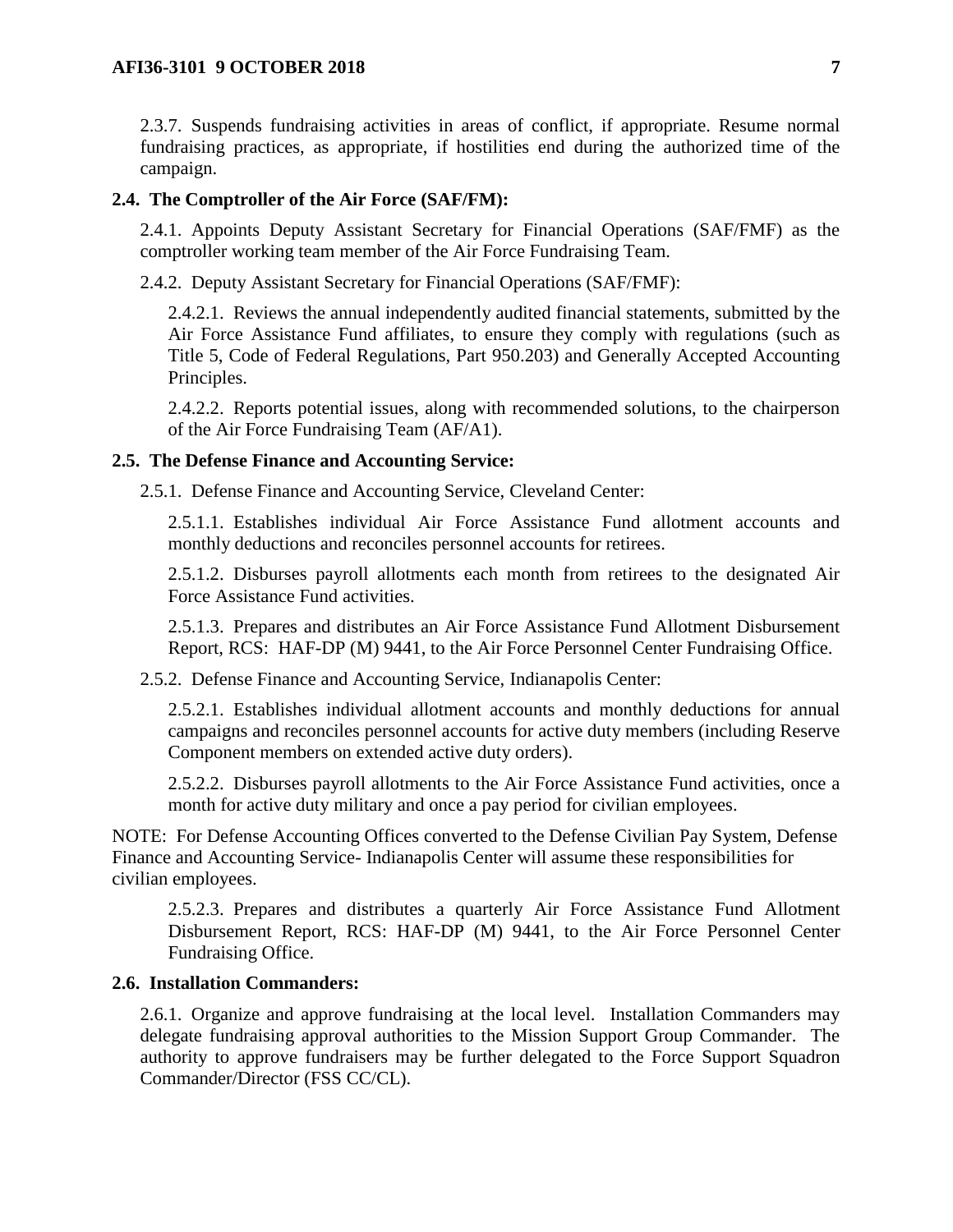2.6.2. Installation and unit commanders may endorse both the Combined Federal Campaign (as an entirety) and Air Force Assistance Fund campaigns. Campaign reminders, updates and notice of significant events (e.g., Air Force Assistance Fund special fundraising events and Combined Federal Campaign information fairs) may be promulgated by official communications systems (including email).

2.6.3. Keep Fundraising Honest and Above-Board. Actions that do not allow free choices or create the appearance employees do not have a free choice to give or not to give, or to discuss their donations or to keep them confidential, are contrary to Air Force fundraising policy. Activities contrary to the non-coercive intent of Air Force fundraising policy are not permitted in campaigns. Installation commanders must:

2.6.3.1. Ensure contributions to fund drives are truly voluntary and that each contributor can give or not give confidentially without fear of censure or criticism. No employee may be coerced in any way to participate or contribute to the campaign. **(T-0)** The directives listed in Attachment 1, References, contain additional instructions on how to ensure that contributions are truly voluntary.

2.6.3.2. Not set 100 percent participation goals, individual dollar goals, individual quotas or individual assessments. **(T-0)** Further, local campaign (installation) participation goals are not to exceed the percentage rate set by the Secretary of the Air Force and Chief of Staff of the Air Force for that campaign year. The ultimate goal of both campaigns is 100 percent contact with Airmen – providing them the opportunity to give funds to causes that inspire them and facilitating such giving so as to minimize disruption in the workplace.

2.6.3.3. Ensure lists of non-contributors are not created. **(T-0)** Use contributor lists only for accountability and forwarding contributions. Ensure no lists are developed or used that distinguish between contributors and non-contributors. **(T-0)**

2.6.3.4. Ensure supervisors do not inquire about whether an employee chose to participate or not to participate or the amount of an employee's donation. **(T-0)** Supervisors may be given nothing more than summary information about the units or workforces they supervise.

2.6.3.5. Ensure that participation in campaigns is not used as a factor in performance appraisals. (T-0)

2.6.3.6. Resolve local complaints about fundraising practices according to Air Force Instruction 90-301, Inspector General Complaints Resolution. **(T-2)** 

<span id="page-7-0"></span>2.6.3.7. Commanders and supervisors may not create or support incentive programs (For example: leave/pass days, the wearing of civilian clothes in lieu of uniform days, drawings for use of normally reserved parking spots, etc.) that either provide a prohibited incentive or would act to advertise which unit members contributed to the fundraising campaign or event. Limited special events (e.g., Hawaiian shirt day) may be held to increase awareness of the fundraising campaign or event, but all unit members must be free to participate in the event regardless of their contribution status.

2.6.4. Identify the Workplace. Installation commanders determine which areas of the installation are workplaces (e.g., offices, hangars, flight line) and which are common areas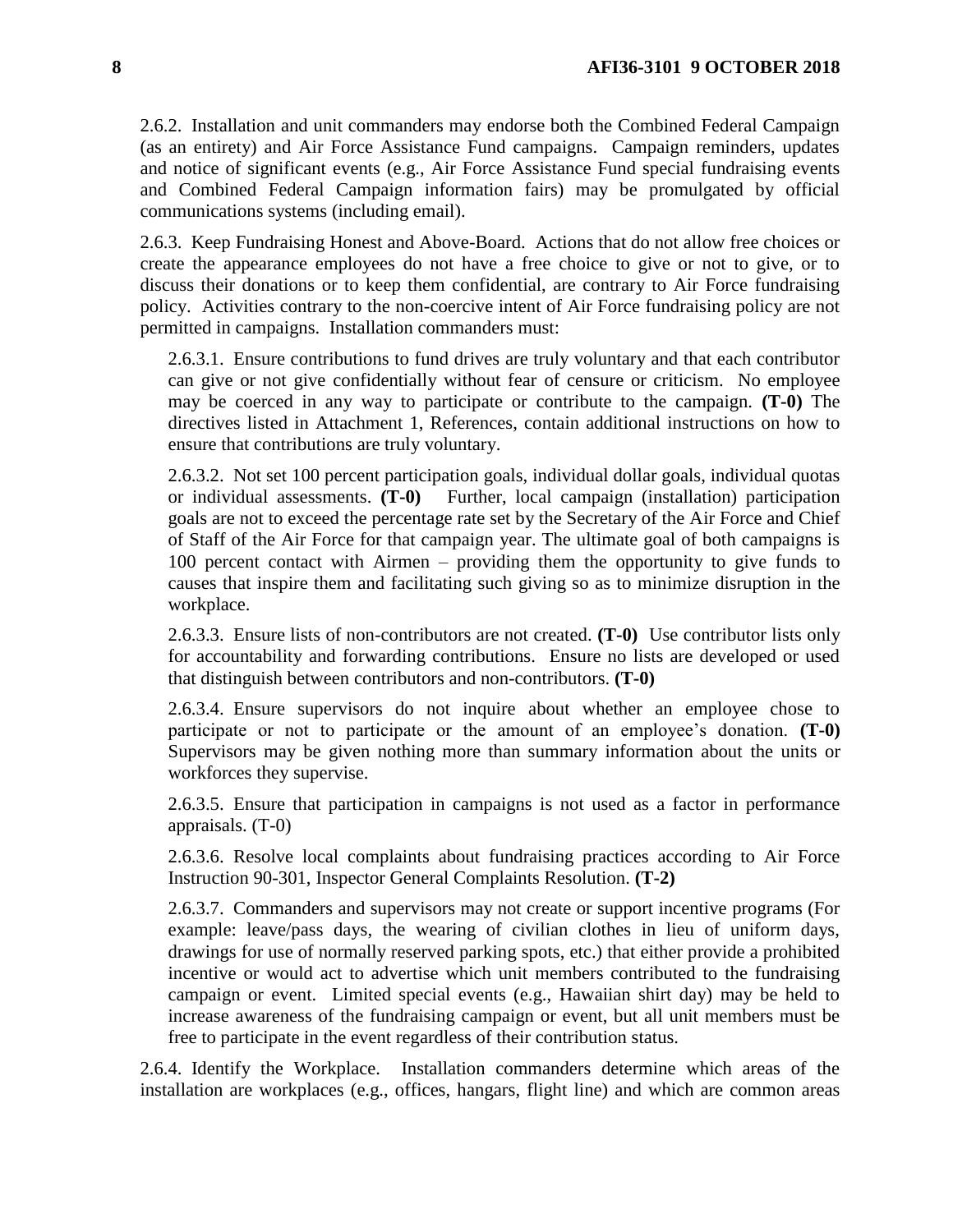(e.g., base quarters, entrances, lobbies, concourses or break areas of buildings, schools, chapels). Installation commanders will use this standard to evaluate any local fundraising requests. **(T-0)**

<span id="page-8-0"></span>**2.7. Military Personnel Flight, Customer Support:** Military Personnel Flight, Customer Support will review applications for ad hoc fundraising events and forward them to the installation commander for a decision through base Staff Judge Advocate. **(T-3)** Civilian Personnel Offices forward applications received to Military Personnel Flights. Note: Installation Commander may delegate, in writing, fundraising approval authority to the Mission Support Group Commander, but no lower than the Force Support Squadron Commander.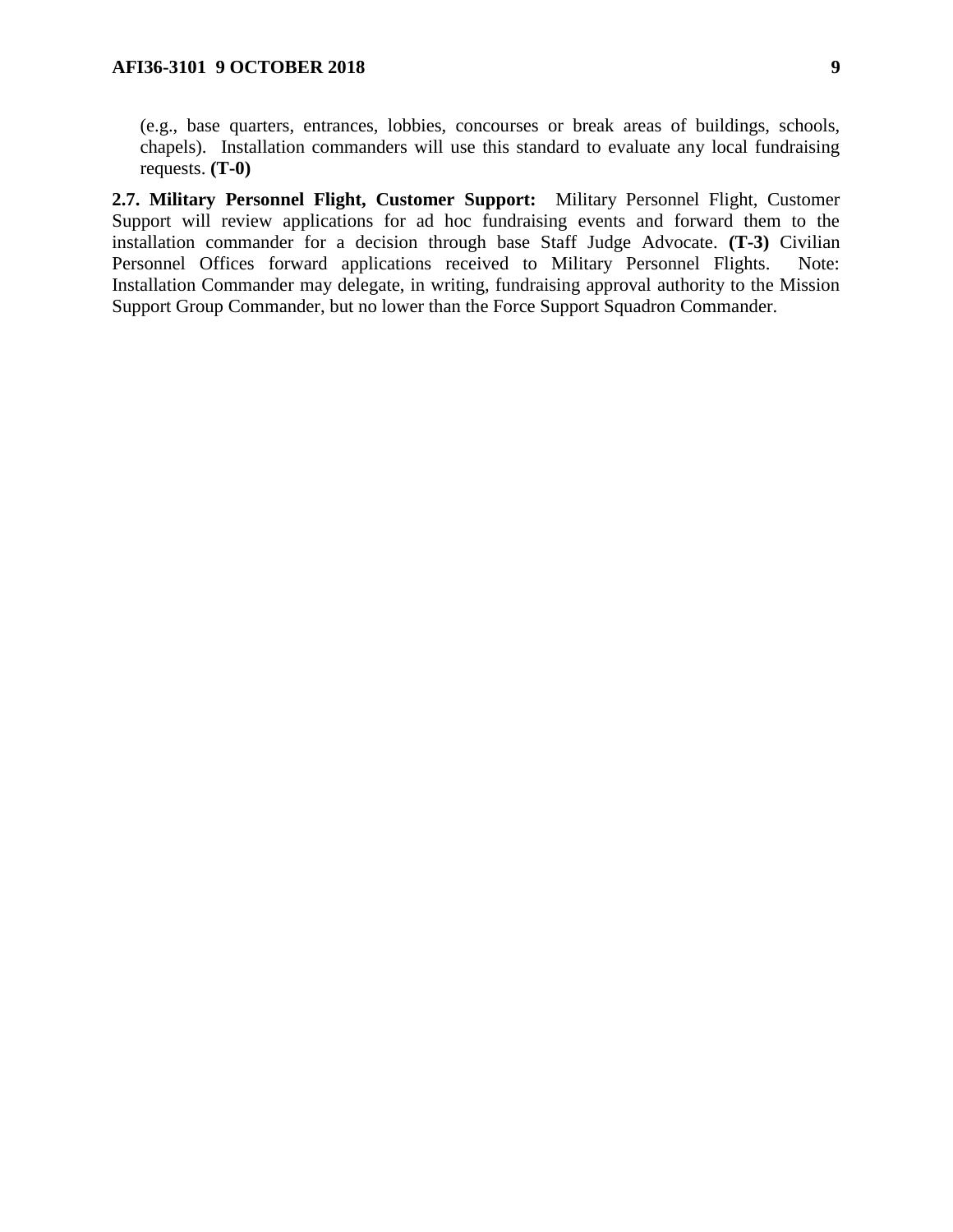## **Chapter 3**

## **COMBINED FEDERAL CAMPAIGN POLICY**

#### <span id="page-9-1"></span><span id="page-9-0"></span>**3.1. Office of Personnel Management:**

3.1.1. Sets the dates and goals for the local Combined Federal Campaign within the timeframe set in Title 5, Code of Federal Regulations, Part 950.102(a), beginning no earlier than 1 September and ending no later than 15 January.

3.1.2. Organizes the campaign per Title 5, Code of Federal Regulations, Part 950, Solicitation of Federal Civilian and Uniformed Service Personnel for Contributions to Private Voluntary Organization.

## <span id="page-9-2"></span>**3.2. Air Force Personnel Center:**

3.2.1. Announces the annual Combined Federal Campaign to the field with general guidance, contact information and the signed joint signature (Secretary of the Air Force and Chief of Staff of the Air Force) kickoff memorandum.

3.2.2. Advises Combined Federal Campaign Installation project officers on general fundraising policies.

#### <span id="page-9-3"></span>**3.3. Installation Commanders:**

3.3.1. Appoint an officer, senior noncommissioned officer or civilian employee (GS-7 and above) to act as the Installation Project Officer for the annual Combined Federal Campaign. An assistant Installation Project Officer is recommended as well.

3.3.2. Commanders of the Combatant Commands (outside Continental United States) must publicize requirements for Family Support and Youth Programs to annually apply to be on the national Combined Federal Campaign charity list. Commanders will sign and approve the application letters at the base or command level. **(T-3)**

3.3.3. May certify the Family Support and Youth Activities located on their installation as meeting eligibility criteria. The Activity must be a non-profit, tax-exempt organization that provides family service programs or youth activity programs to personnel in the command and be a Non-Appropriated Fund Instrumentality. The Activity must not receive a majority of its financial support from appropriated funds for inclusion in the Combined Federal Campaign charity list. **(T-0)**

3.3.4. Support campaign goals. An overall campaign goal may be announced to encourage voluntary participation through voluntary contributions by all Air Force personnel. **(T-0)** 

3.3.5. Endorse the Combined Federal Campaign by letter or memorandum and review the campaigns as they progress. **(T-3)**

3.3.6. Support the Combined Federal Campaign by nominating members to serve on the Local Federal Coordinating Committee. **(T-1)**

3.3.7. Provide the Local Federal Coordinating Committee with information on installation strength and payroll to help them establish local Combined Federal Campaign goals. **(T-2)**

3.3.8. The following apply to the Combined Federal Campaign: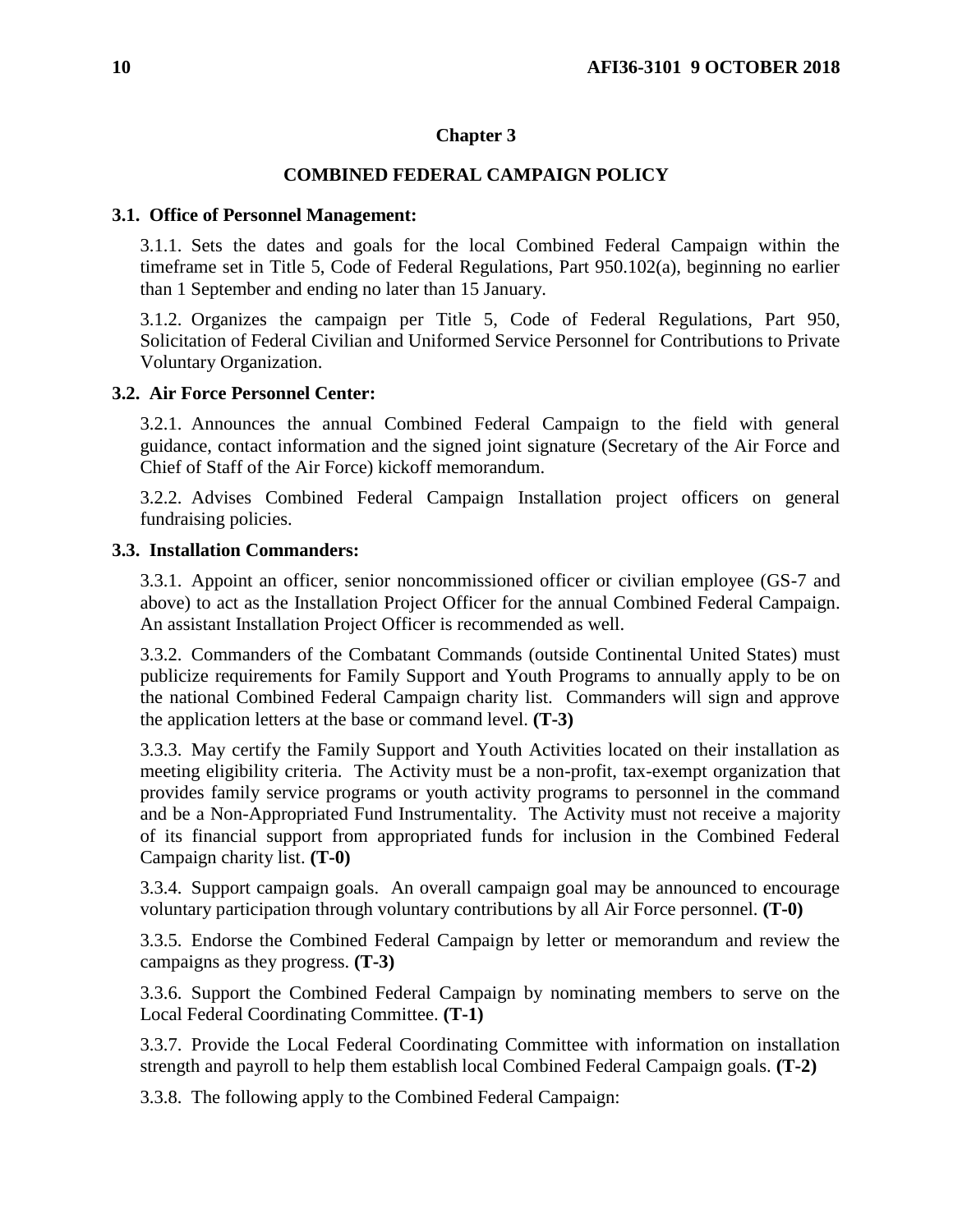3.3.8.1. The Combined Federal Campaign relies on payroll and individual monetary contributions by check (no cash) or credit card. Individuals may also contribute to charities by contributing volunteer hours (option on the contribution form). Military members seeking approval to perform volunteer hours during normal duty hours are subject to the provisions of Air Force Instruction 36-3003, Military Leave Program, and require approval from their supervisor/commander. Civilian employees must obtain supervisory approval to change their work schedule or apply time-off provisions of Air Force Instruction 36-815, Absence and Leave. Visit **[www.OPM.gov](http://www.opm.gov/)** for more information.

3.3.8.2. The installation commander ensures organizations that receive contributions from the Combined Federal Campaign do not further solicit Air Force personnel at the workplace. **(T-0)**

3.3.8.3. Do not permit solicitation or coercion of employees by their supervisor or by any individual in their supervisory chain of command. **(T-0)**. This does not prohibit the head of an agency to encourage participation in the Combined Federal Campaign generally at the campaign kick-off and to demonstrate his/her support of the Combined Federal Campaign in routine communications with Federal employees.

3.3.9. Ensure only limited ad hoc fundraising takes place during the Combined Federal Campaign and does not detract from or interfere with the Campaign. Because of the annual timing of the campaign, ad hoc fundraising to support unit holiday parties is specifically allowed during the Combined Federal Campaign. The installation commander, or their delegate, is the approval authority for any ad hoc fundraising activities during the Combined Federal Campaign. Guidance for ad hoc fundraising are outlined in **[Chapter](#page-23-0) 5**. **(T-3)** 

## <span id="page-10-0"></span>**3.4. Unit Commanders:**

3.4.1. Must appoint a Unit Project Officer to plan and conduct the Combined Federal Campaign at the unit level. **(T-1)** An assistant Unit Project Officer is recommended as well.

3.4.2. Must appoint a key person for each 25 to 50 employees. **(T-3)**

3.4.3. Must participate in the local Continental United States or overseas area Combined Federal Campaign, including tenant or Geographically Separated Units. **(T-2)**

#### <span id="page-10-1"></span>**3.5. Installation Project Officers:**

3.5.1. Develop campaign objectives, themes, strategies, and schedules in partnership with and by direction of the Local Federal Coordinating Committee.

3.5.2. Procure campaign materials and aids from the Local Federal Coordinating Committee or from the Outreach Coordinator, as determined locally. The use of campaign aids and effective campaign promotion/marketing can significantly improve the overall results of a campaign. Authorized campaign aids are made available through the Outreach Coordinator and promotional activities include, but are not limited to the following:

3.5.2.1. Publicity items such as balloons and posters.

3.5.2.2. Goal board displays showing achievement of organizations participating in the campaign.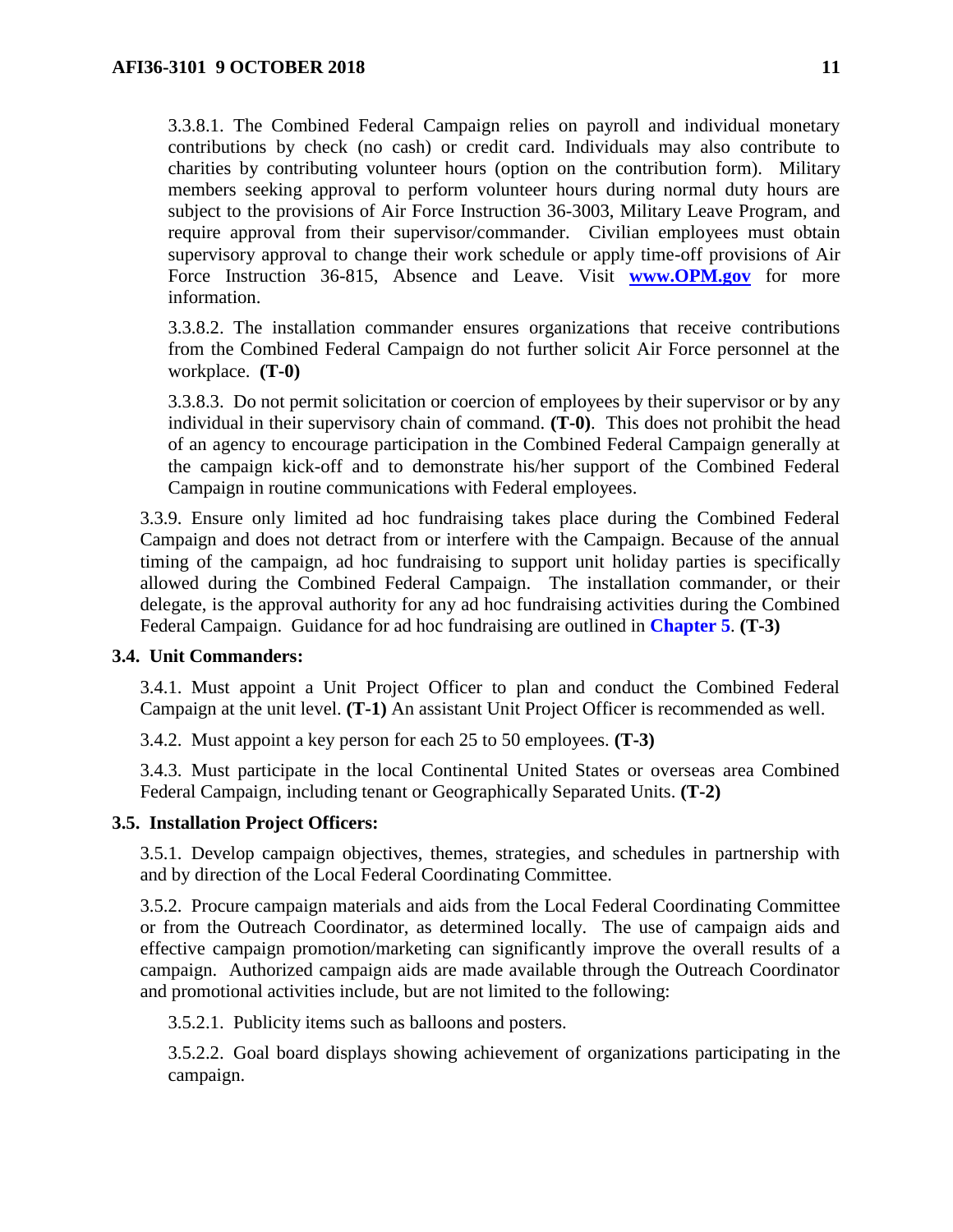3.5.2.3. Charts and/or reports and analyses of campaign progress; memorandums of endorsement by organization leaders that provide general information about, generate interest in, and show support for the campaign; and news stories/articles for installation publications, websites and/or local newspapers.

3.5.2.4. Recognition and/or presentation of campaign awards earned by individuals for outstanding service to the campaign. Such awards should not become commonplace for serving key workers. No recognition awards may be given to organizations or charities (or their employees and volunteers) including those that attend unit information fairs.

3.5.2.5. Speeches and/or addresses and/or public appearances made, throughout the campaign, by organization leaders to present campaign information, to encourage participation, and to promote community support through voluntary giving.

3.5.2.6. Automated/electronic communication/marketing to widely promote the campaign.

3.5.3. Hold a kickoff rally and/or media event.

3.5.4. Maintain, destroy, and/or turn in campaign materials according to Local Federal Coordinating Committee instructions. Return installation-owned thermometer boards, etc., to the owning agency upon completion of the campaign period.

3.5.5. Do not solicit or accept cash or other donated items from Non-Appropriated Fund programs, including the Army and Air Force Exchange Service. **(T-1)**

3.5.6. Identify and resolve campaign difficulties. **(T-3)**

3.5.7. Organize and train the campaign staff. **(T-3)**

3.5.8. Use of Appropriated Funds/Resources. The use of appropriated funds is limited to expenses related to kickoff events, information fairs, and award ceremonies for Combined Federal Campaign, and should not be directly involved in fundraising. After any kick-off event, only educational awareness and promotional events (i.e., information fairs) can be conducted. No collective fundraising events may be held although pay allotment forms may be collected by key persons at information fairs. Preferential treatment for a specific organization or charity must be avoided. **(T-0).** 

3.5.8.1. The Office of Personnel Management maintains a list of organizations and charities that are interested in attending such information fairs. Coordination of these charities is worked through the Outreach Coordinators.

3.5.8.2. The use of appropriated funds for personal gifts, food, or any other item or activity that is not essential to support the Combined Federal Campaign, is not authorized.

3.5.9. Submit Combined Federal Campaign reports to the Local Federal Coordinating Committee. Provide information copies to the Installation and host Major Command commander if requested. **(T-0)**

3.5.10. Educational and advertising materials received from the participating charity organizations may be maintained in unit common areas.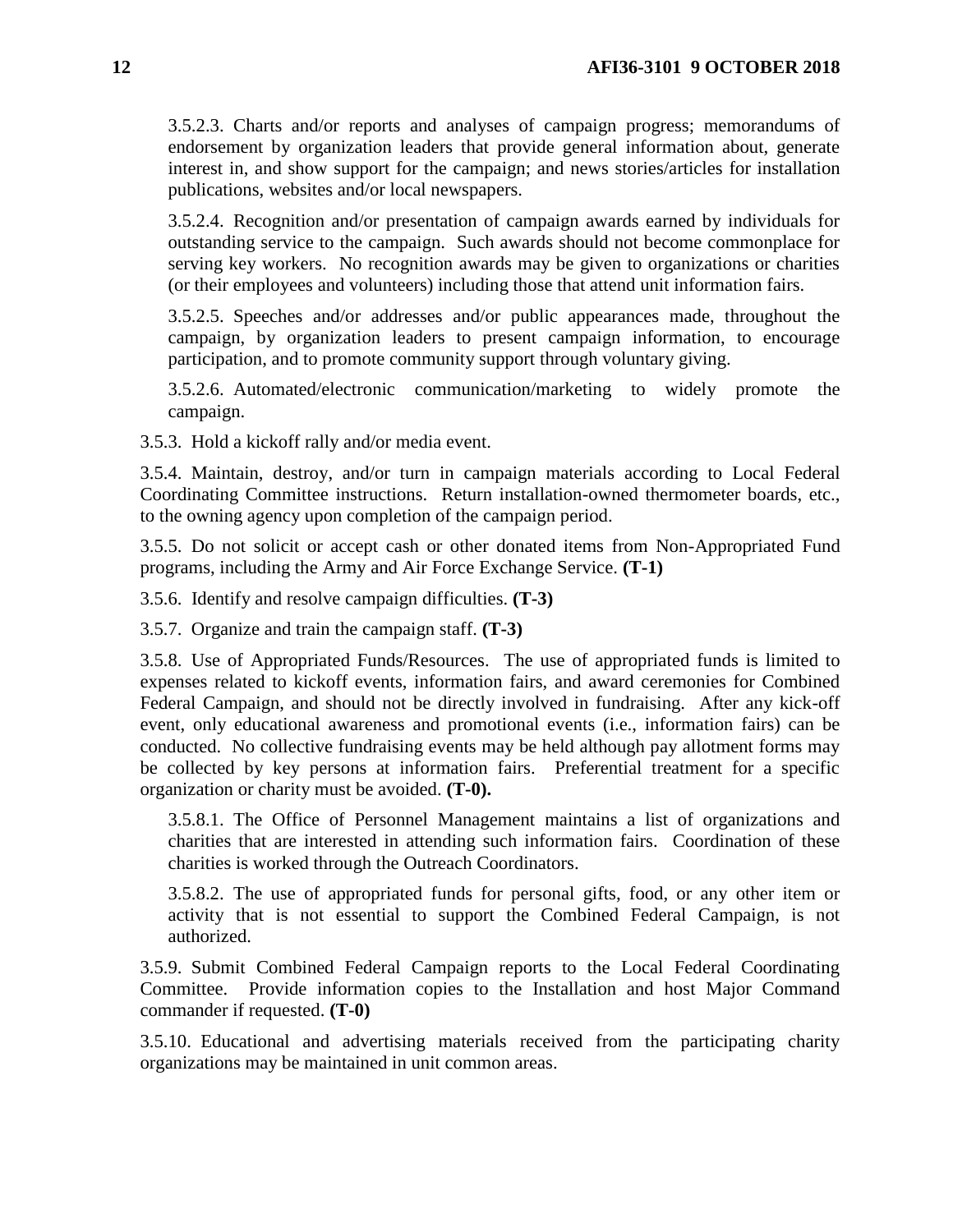3.5.11. Encourage key workers to solicit employees at duty locations (desk-to-desk solicitations).

#### <span id="page-12-0"></span>**3.6. Unit Project Officers should:**

3.6.1. Organize, train, and supervise key workers. Execute the campaign in accordance with the current Campaign Plan.

3.6.2. Distribute campaign materials and information.

3.6.3. Verify the accuracy of each key worker's report and deposit or forward all funds to the appropriate reception point.

### <span id="page-12-1"></span>**3.7. Campaign Key Workers/Persons should:**

3.7.1. Attend training, kick-off, and motivational events. Execute campaign duties in coordination with Outreach Coordinator. **(T-3)**

3.7.2. Contact each assigned member individually to explain the purpose of the Combined Federal Campaign and to answer questions. **(T-3)**

3.7.3. Provide potential contributors to the Combined Federal Campaign a contribution pledge form and/or contribution website information sheet per Local Federal Coordinating Committee guidance. **(T-3)**

3.7.4. Deliver contribution forms and checks to the reception point designated by the Installation Project Officers. Installation Project Officers will mail pledges in pre-addressed envelope. **(T-3)**

3.7.5. Accept contributions designated to organizations listed in the Combined Federal Campaign Charity Listing. Key Workers may not accept "write-in" designations, for organizations not listed in the Charity Listing. **(T-3)** New employees have 30 days to initiate a new pledge if they desire (even if hired outside the campaign period).

3.7.6. Accept pledge forms (payroll allotment contributions must be designated). **(T-0)**

3.7.7. Accept Combined Federal Campaign allotments from separating and retiring members even when the member has pledged for more months than are left in the member's service commitment or enlistment. Defense Finance and Accounting Service will cancel any remaining Combined Federal Campaign allotments when members separate/retire. **(T-3)**

3.7.8. Accept Combined Federal Campaign allotments from active duty and civilian Air Force members, including Guard or Reserve members and civilian employees. **(T-3)** 

3.7.9. Tell Combined Federal Campaign contributors that allotments will start in the January immediately following the campaign.

3.7.10. Ask contributors to specify the dollar amount per month they wish to contribute. The maximum allotment term is 12 months, the minimum is 3 months. The minimum amount of the allotment will not be less than \$1 per month.

## <span id="page-12-2"></span>**3.8. Soliciting for Combined Federal Campaign.**

3.8.1. As the primary method for raising funds for the Combined Federal Campaign, Installation Project Officers, Unit Project Officers, and Key Workers solicit Regular Air Force, Air Reserve Component members, and civilian employees at their duty locations for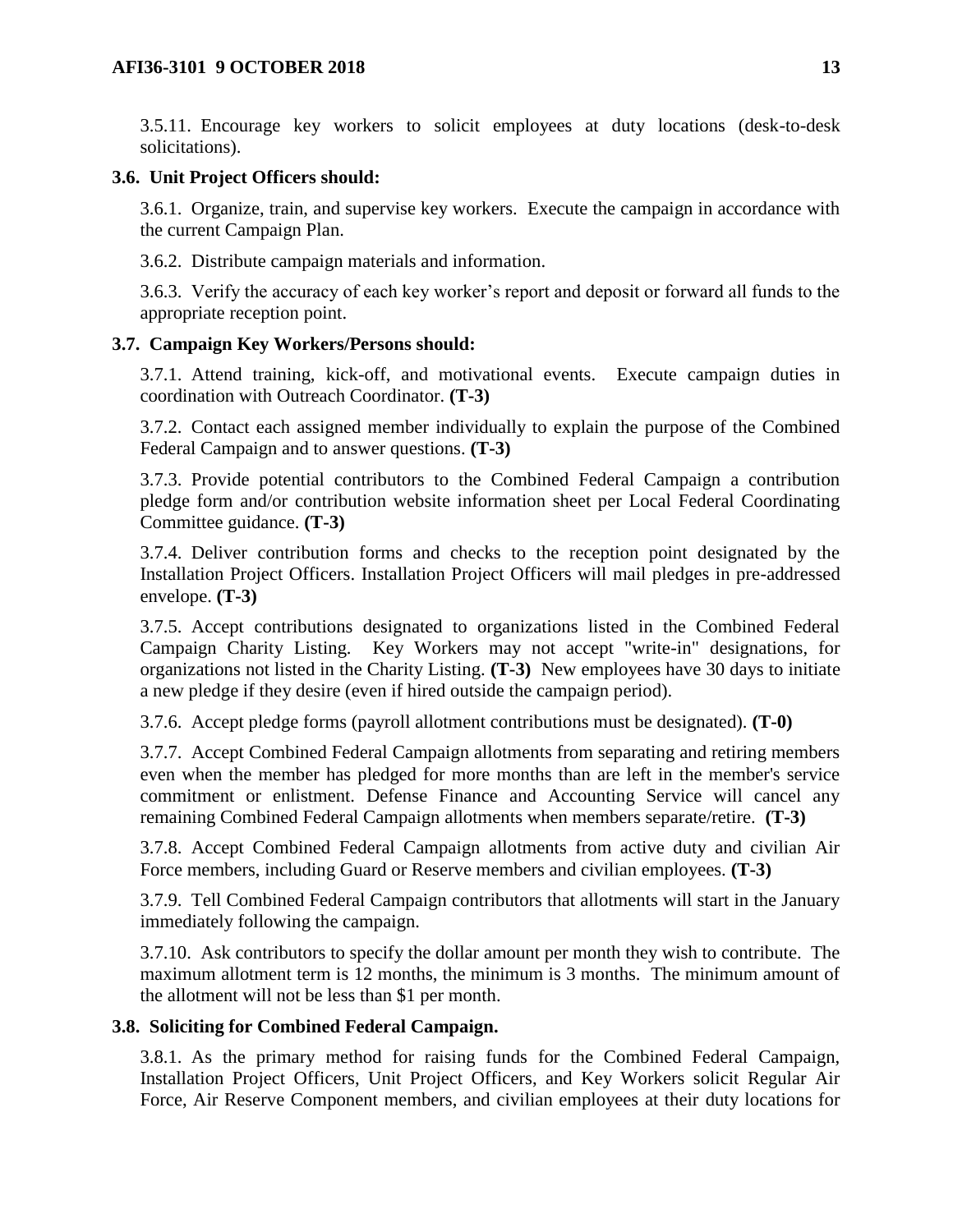contributions by payroll deduction, check or credit card (credit card contributions are accepted on the website), and/or volunteer hours.

3.8.2. Eligible Combined Federal Campaign contributors.

3.8.2.1. Current Federal civilian and active duty military employees may make contributions using payroll deduction, check or credit card and/or volunteer hours; or by electronic means, including credit/debit cards and e-checks, as approved by the Director, Office of Personnel Management.

3.8.2.2. Contractors may not participate via payroll deduction in the Combined Federal Campaign, but may make single contributions by check or credit card.

<span id="page-13-0"></span>**3.9. Privacy of Campaign Records.** Campaign personnel must safeguard a contributor's privacy. **(T-0)**

3.9.1. Campaign personnel will not disclose or use information from the contributors' forms for purposes other than payroll accounting or program administration. **(T-0)**

3.9.2. Campaign personnel will safeguard the contributors' right to make contributions online, in sealed envelopes, to personally take their contributions to the Unit Project Officer or Installation Project Officers, or mail directly to the Combined Federal Campaign Processing Center (address is found on contribution form). **(T-3)**

3.9.3. Use of Official Mail to administer the Combined Federal Campaign in accordance with DoDI 4525.08 AFI 33-365, Department of Defense Official Mail Management (7 October 2015) is authorized.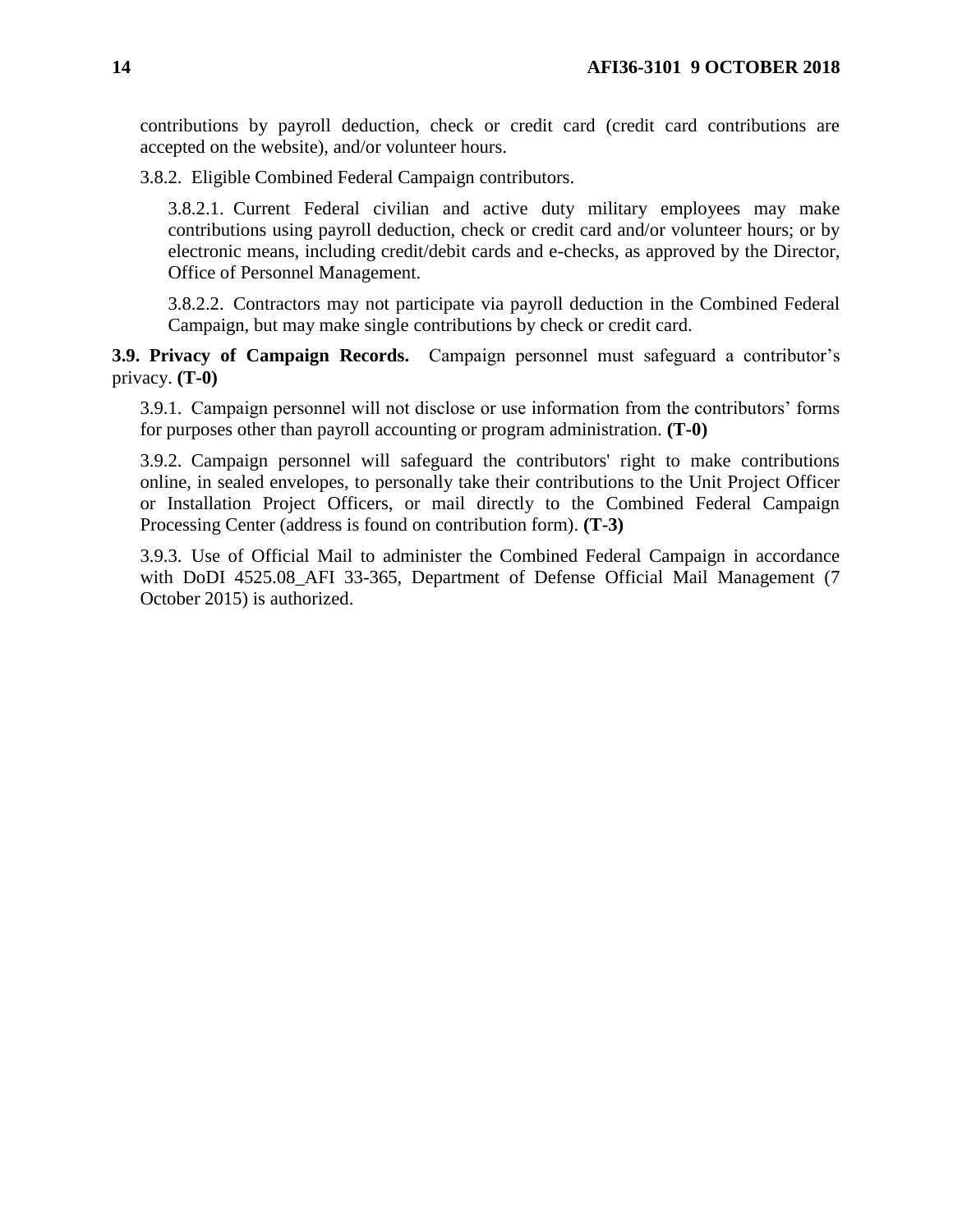### **Chapter 4**

#### **AIR FORCE ASSISTANCE FUND**

<span id="page-14-1"></span><span id="page-14-0"></span>**4.1. Air Force Assistance Fund.** The Air Force Assistance Fund campaign supports the four official and affiliate charities of the United States Air Force: Air Force Aid Society; Air Force Village Charitable Foundation; Air Force Enlisted Village; and the General and Mrs. Curtis E. LeMay Foundation.

## <span id="page-14-2"></span>**4.2. Air Force Personnel Center/Air Force Assistance Fund Central Accounting Office (AFPC/DP3SA):**

4.2.1. Sets Air Force Assistance Fund installation goals based on Secretary of the Air Force/Chief of Staff of the Air Force overall goal.

4.2.2. Announces the annual Air Force Assistance Fund campaign dates, publishes the campaign plan, materials, goals, and suggested giving guides.

4.2.3. Serves as the liaison between affiliate charities and the Air Force Departmental Publishing Office to arrange delivery and storage of affiliate brochures, posters and other materials provided by the affiliate charities.

4.2.4. Determines how much of the Air Force Assistance Fund campaign dollar goal each installation should aim for, based on population serviced by the Military Personnel Flight. The monetary goals and participation percentage are both approved annually by the Secretary of the Air Force and Chief of Staff of the Air Force.

4.2.5. Develops a suggested-giving guide for the Air Force Assistance Fund campaign.

4.2.6. Announces the annual Air Force Assistance Fund campaign to retirees, in partnership with Headquarters Air Force Personnel Center, Airman and Family Sustainment Branch, through inclusion of a retiree pay deduction authorization form, along with an accompanying article, in the retiree newsletter (before the start of the campaign when practical).

4.2.7. Serves as the central receipt and accounting office or Central Accounting Office for Air Force Assistance Fund campaign funds. Collects cash/check/money order contributions from Installation Project Officers, retirees, and other sources.

4.2.8. Maintains an Air Force Assistance Fund bank account, deposits campaign funds, and assists the Air Force Assistance Fund Executive Committee to distribute funds to the designated affiliate organizations. Distribution of undesignated funds will be done in the same percentage as designated funds for each of two major categories: Active Duty/Base Campaign designations; and Retiree/Other direct-mail designations.

4.2.9. Requests/receives and compiles disbursement reports from the Defense Finance and Accounting Service Indianapolis Center and Defense Finance and Accounting Service Cleveland Center. Provides updated reports to affiliates as received, and works with independent auditors to verify reported actual disbursements to the affiliates.

4.2.10. Maintains the current Memorandum of Agreement between the Air Force and the affiliate charities of the Air Force Assistance Fund. The signature authority for this memorandum is the HQ AFPC/CC, the HQ AFPC/CA, or Director of Staff.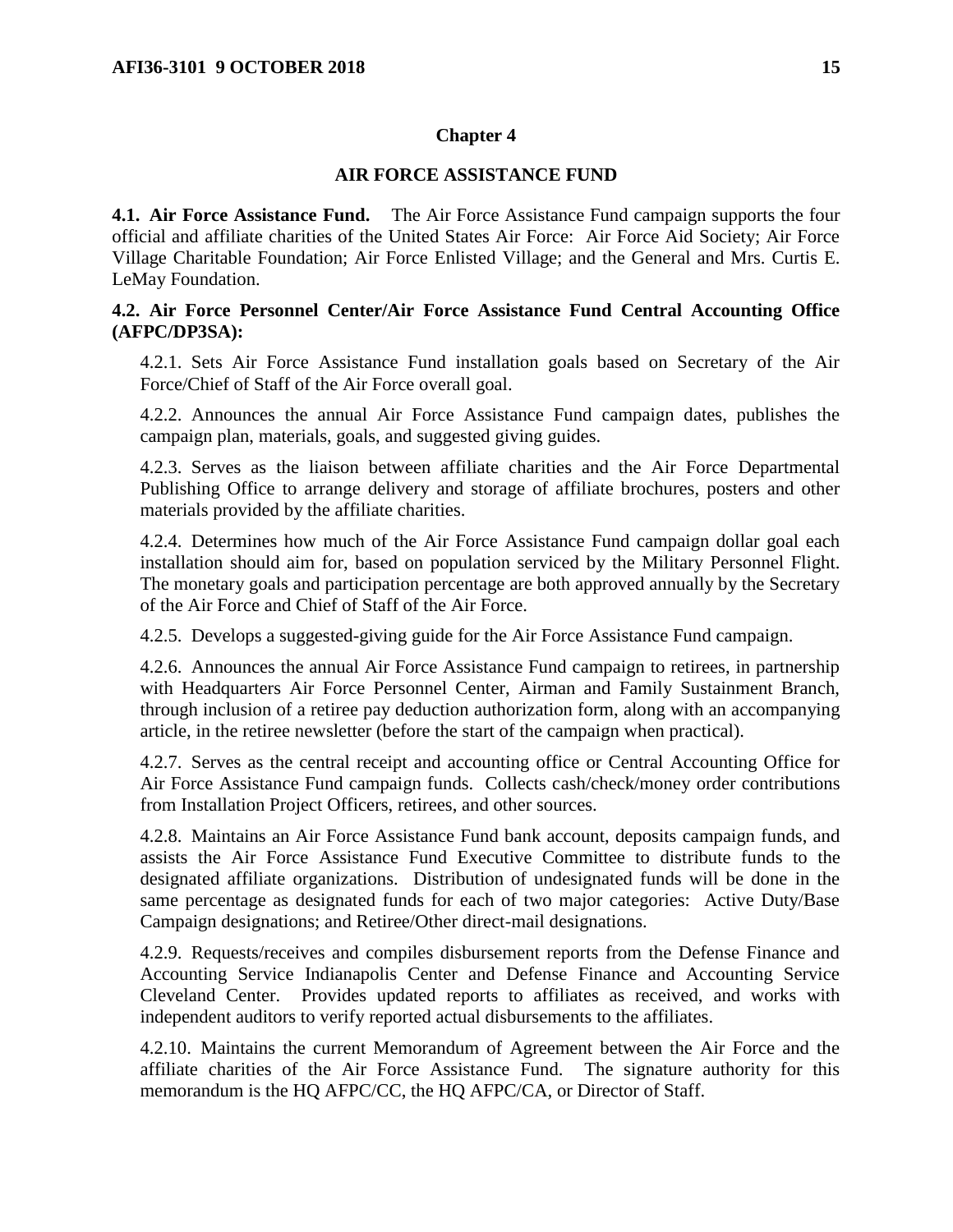4.2.11. Prepares annual financial statements that accurately reflect all monetary transactions occurring in the previous Air Force Assistance Fund fiscal year of 1 Nov – 31 Oct.

## <span id="page-15-0"></span>**4.3. Air Force Assistance Fund Executive Committee:**

4.3.1. Consists of four personnel assigned within Air Force Personnel Center. The Branch Chief of the Fundraising Office will set Executive Committee appointment and policy by means of a policy memorandum. The Branch Chief may collaborate with other Branch and Division Chiefs to fill the Executive Committee positions to provide good management controls.

4.3.2. Serves as funds disbursement authority for the Central Accounting Office. Any funds being disbursed from the Air Force Assistance Fund bank account must be disbursed by authorization of no fewer than two of the Executive Committee members.

4.3.3. Will audit the Central Accounting Office annual financial statements in accordance with the current policy letter and Air Force Assistance Fund Money Handling Handbook maintained by the Central Accounting Office Accountant/bookkeeper.

<span id="page-15-1"></span>**4.4. Military Personnel Flight, Customer Support:** Military Personnel Flight Customer Support will store campaign materials and distribute to the appointed Installation Project Officers prior to the start of the next campaign. **(T-2)**

## <span id="page-15-2"></span>**4.5. Major Command, Field Operating Agency, and Direct Reporting Unit Commander:**

4.5.1. Host commands conduct the Air Force Assistance Fund campaign. Major Commands that own bases participate in campaign goals and reports. Major Commands, Field Operating Agencies, and Direct Reporting Units that do not own base, have oversight responsibility only. All tenant organizations with personnel serviced by the resident Military Personnel Flight participate in the local installation campaign, regardless of Major Command affiliation.

## <span id="page-15-3"></span>**4.6. Installation Commanders:**

4.6.1. Appoint an officer, senior noncommissioned officer, or civilian employee (GS-7 and above) to act as the Installation Project Officer and an Assistant Installation Project Officer for the annual Air Force Assistance Fund campaigns. **(T-2)** Additionally, installation commanders appoint an auditor for the annual Air Force Assistance Fund campaign, ideally a Senior Non-Commissioned Officer/officer from the Comptroller Squadron. **(T-2)** 

4.6.2. Support campaign goals. An overall campaign goal may be announced to encourage voluntary participation through voluntary contributions by all Air Force personnel. Dollar goals may be established for installations/activities and units. The installation goal may be divided equitably among activities and units that are large enough to provide confidentiality to individual unit members.

4.6.3. Endorse the Air Force Assistance Fund campaigns by letter or memorandum and review the campaigns while in progress.

4.6.3.1. Approve requests from Installation Project Officers for extensions to the Air Force Assistance Fund campaign. Require Installation Project Officers to notify the Air Force Assistance Fund Central Accounting Office of the extension and new end-date. **(T-1)**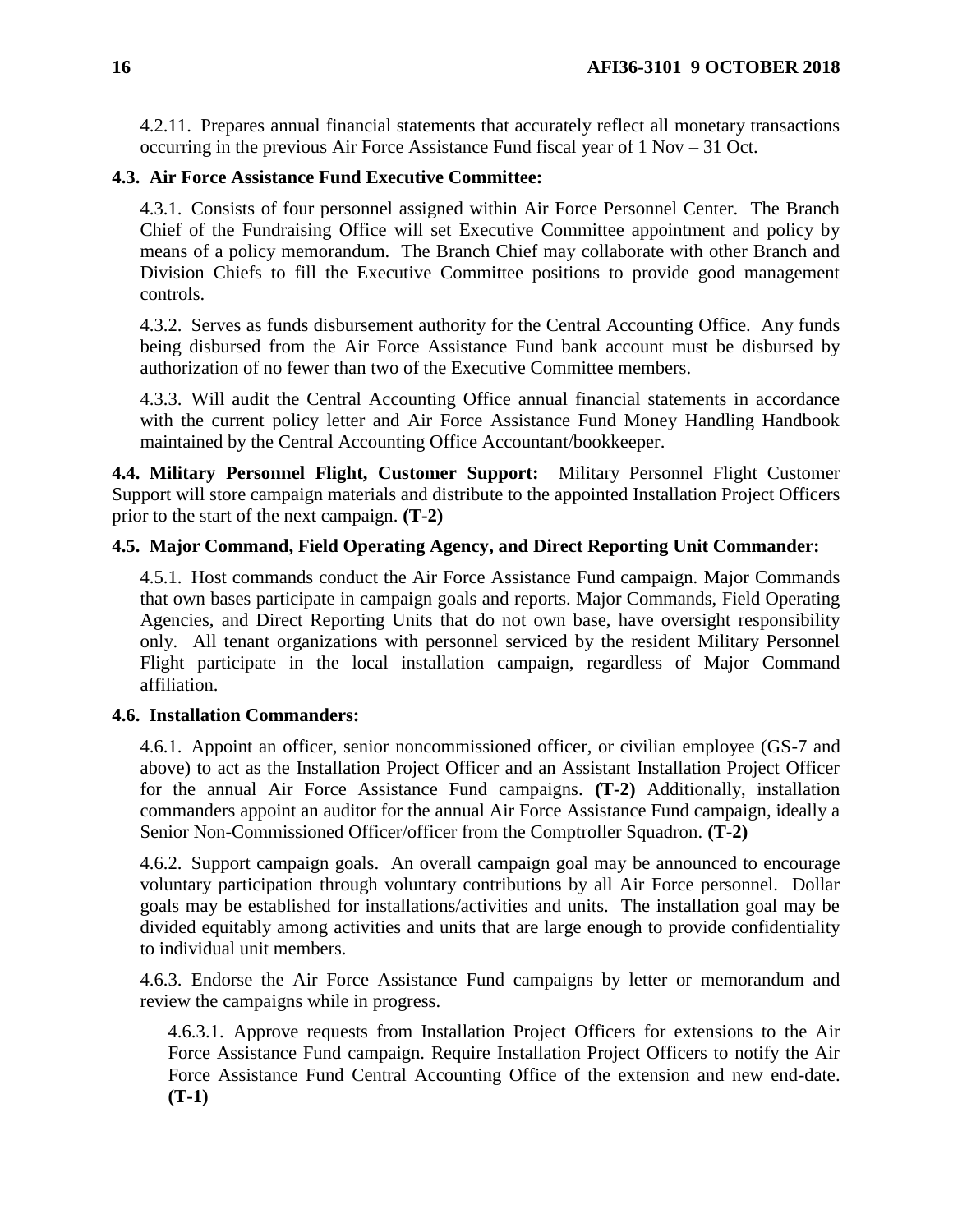4.6.3.2. Determine local criteria for giving Air Force Assistance Fund campaign awards. **(T-2)**

4.6.3.3. Ensure the Installation Project Officers meets report suspense dates, turns in allotment authorizations to the installation finance facility weekly, and submits the closing End-Of-Campaign Funds Transfer and Audit Report by the suspense date established in the current year Air Force Assistance Fund Campaign Plan. **(T-1)**

4.6.4. Keep Fundraising Honest and Above-Board. The following apply to the Air Force Assistance Fund Campaign:

4.6.4.1. Protect Air Force Assistance Fund funds from loss and fraud. Use the accountability procedures in the campaign plan and ensure that no single individual has complete control over all phases of accounting: receipting cash, making deposits, and final disbursements. (T-3)

4.6.4.2. Appoint a disinterested Senior Non-Commissioned Officer/officer (preferably a Financial Services professional) to examine and certify the accuracy of the Air Force Assistance Fund campaign funds and records. **(T-3)**

4.6.4.3. Request an Office of Special Investigations investigation when fraud or theft of Air Force Assistance Fund funds is suspected, or contributions have disappeared. Send the investigating officer's report through channels to the appropriate Major Command/Field Operating Agency/Direct Reporting Unit and HQ AFPC/DP3SA, 550 C Street West, JBSA-Randolph, TX 78150 or **[dpsoof.votingFund@us.af.mil](mailto:dpsoof.votingFund@us.af.mil)**. **(T-2)**

4.6.4.4. Ensure organizations that receive money from the Air Force Assistance Fund do not further solicit Air Force personnel at the workplace. **(T-0)**

4.6.4.5. Do not permit solicitation or coercion of employees by their supervisor or by any individual in their supervisory chain of command. This does not prohibit the head of an agency from leading a campaign kick-off event and to demonstrate his/her support of the Air Force Assistance Fund in routine communications with Federal employees.

4.6.5. Ensure only limited ad hoc fundraising takes place during the Air Force Assistance Fund Campaign and does not detract from or interfere with the Campaign. The installation commander, or their delegate, is the approval authority for any ad hoc fundraising activities during the Air Force Assistance Fund campaign. Guidance for ad hoc fundraising are outlined in **[Chapter](#page-23-0) 5**. **(T-3)** 

4.6.6. Ensure contributions garnered from Special Events to benefit the annual Air Force Assistance Fund campaign are designated to specific charities if specified by donors. If unspecified, units, work centers, or groups of Airmen conducting special fundraising events will include in their advertisements/ brochures that donations will be disbursed to the four affiliate Air Force Assistance Fund charities in the same percentage as the current Air Force Assistance Fund fiscal year's designated donations (not in a 25 percent per charity even split as may otherwise be assumed). **(T-3)**

4.6.7. Joint Base Campaigns and Campaign Structure. Air Force installation/wing leadership may choose to coordinate campaign efforts with sister service agencies sharing the joint base location(s) to run concurrent, but separate, campaigns with the Army Emergency Relief and/or Navy-Marine Corps Relief Society campaigns.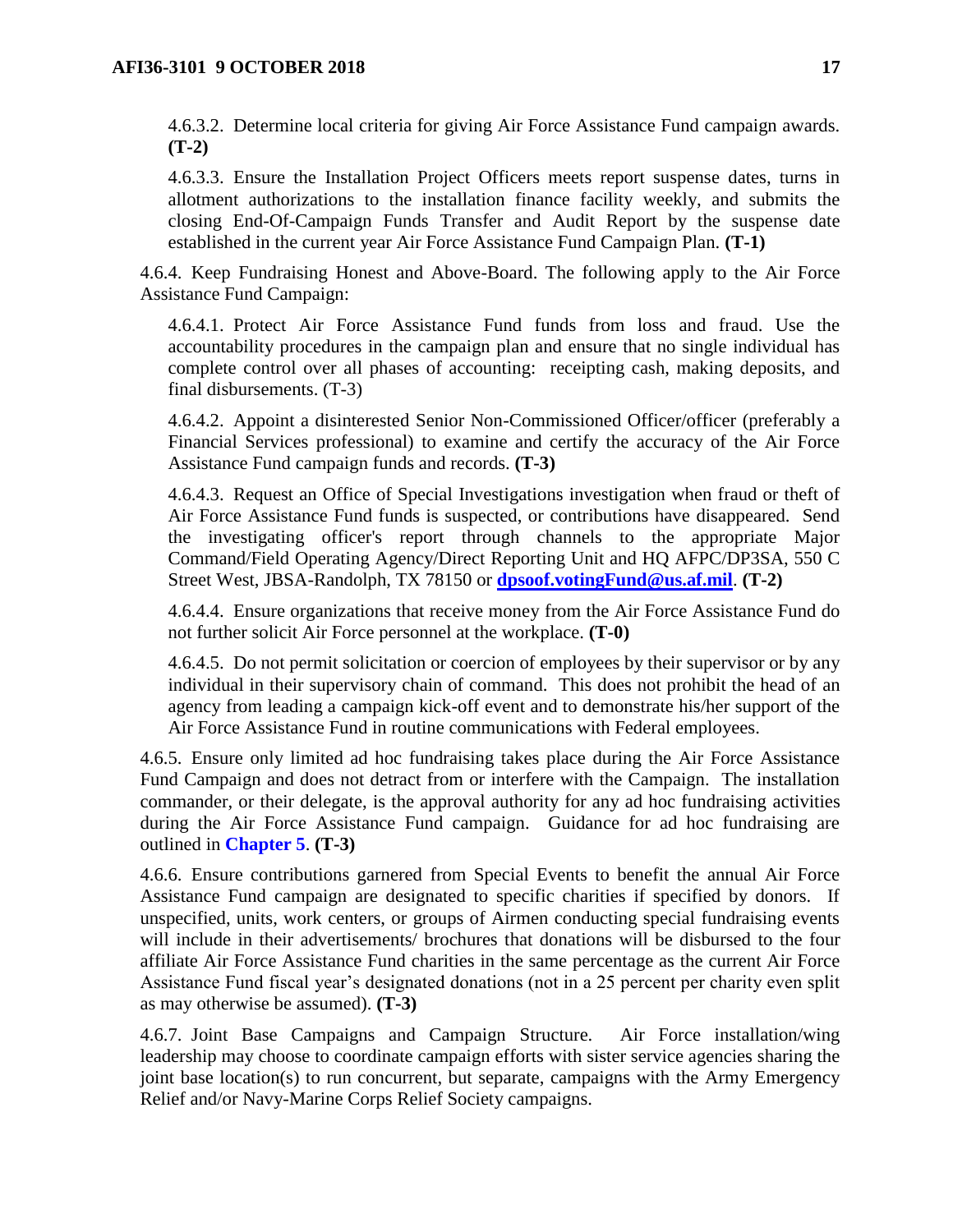4.6.7.1. Joint base locations with individual bases/posts sharing real estate, are within four miles of each other, and are all serviced by the same Military Personnel Flight, will run one single campaign under the standard Installation Project Officer and Assistant Installation Project Officer configuration. The Air Force host wing or group will administer the campaign in support of all Air Force units/individuals supported by the base Military Personnel Flight, regardless of Major Command affiliation.

4.6.7.2. Joint base locations where individual bases/posts are separated by more than four miles and have their own servicing Military Personnel Flight will assign a lead Installation Project Officer to maintain oversight and serve as liaison to the host installation commander. However, each individual location will run a separate campaign with a separate set of Installation Project Officers (Primary and Assistant). Each base/post campaign will be responsible to canvas all units/individuals serviced by their Military Personnel Flight, regardless of Major Command affiliation. This will ensure the span of control is maintained and appropriate management internal controls are employed to limit movement of cash, checks, and contribution forms containing personally identifiable information.

## <span id="page-17-0"></span>**4.7. Unit Commanders:**

4.7.1. Must appoint a Unit Project Officer to plan and conduct the Air Force Assistance Fund at the unit level **(T-1)**. An assistant Unit Project Officer is recommended as well.

4.7.2. Must appoint a key person for each 10 to 20 employees. **(T-3)**

4.7.3. Must participate in the host-installation Air Force Assistance Fund campaign, if a tenant or Geographically Separated Unit. **(T-2)**

#### <span id="page-17-1"></span>**4.8. Installation Project Officers:**

4.8.1. Run the Air Force Assistance Fund Campaign in accordance with the current year Air Force Assistance Fund Campaign Plan provided by Air Force Personnel Center. **(T-1)**

4.8.2. Contact the Air Force Assistance Fund Central Accounting Office at **[dpsoof.votingFund@us.af.mil](mailto:dpsoof.votingFund@us.af.mil)** for questions not covered in the campaign educational materials. **(T-1)**

4.8.3. Procure Air Force Assistance Fund campaign materials, aids and instructions from the base Military Personnel Flight, Customer Support Section. The use of campaign aids and effective campaign promotion/marketing can significantly improve the overall results of a campaign. Authorized campaign aids and promotional activities include, but are not limited to the following:

4.8.3.1. Publicity items such as balloons and posters.

4.8.3.2. Goal board displays showing achievement of organizations participating in the campaign.

4.8.3.3. Charts and/or reports and analyses of campaign progress; memorandums of endorsement by organization leaders that provide general information about, generate interest in, and show support for the campaign; and news stories/articles for installation publications, websites and/or local newspapers.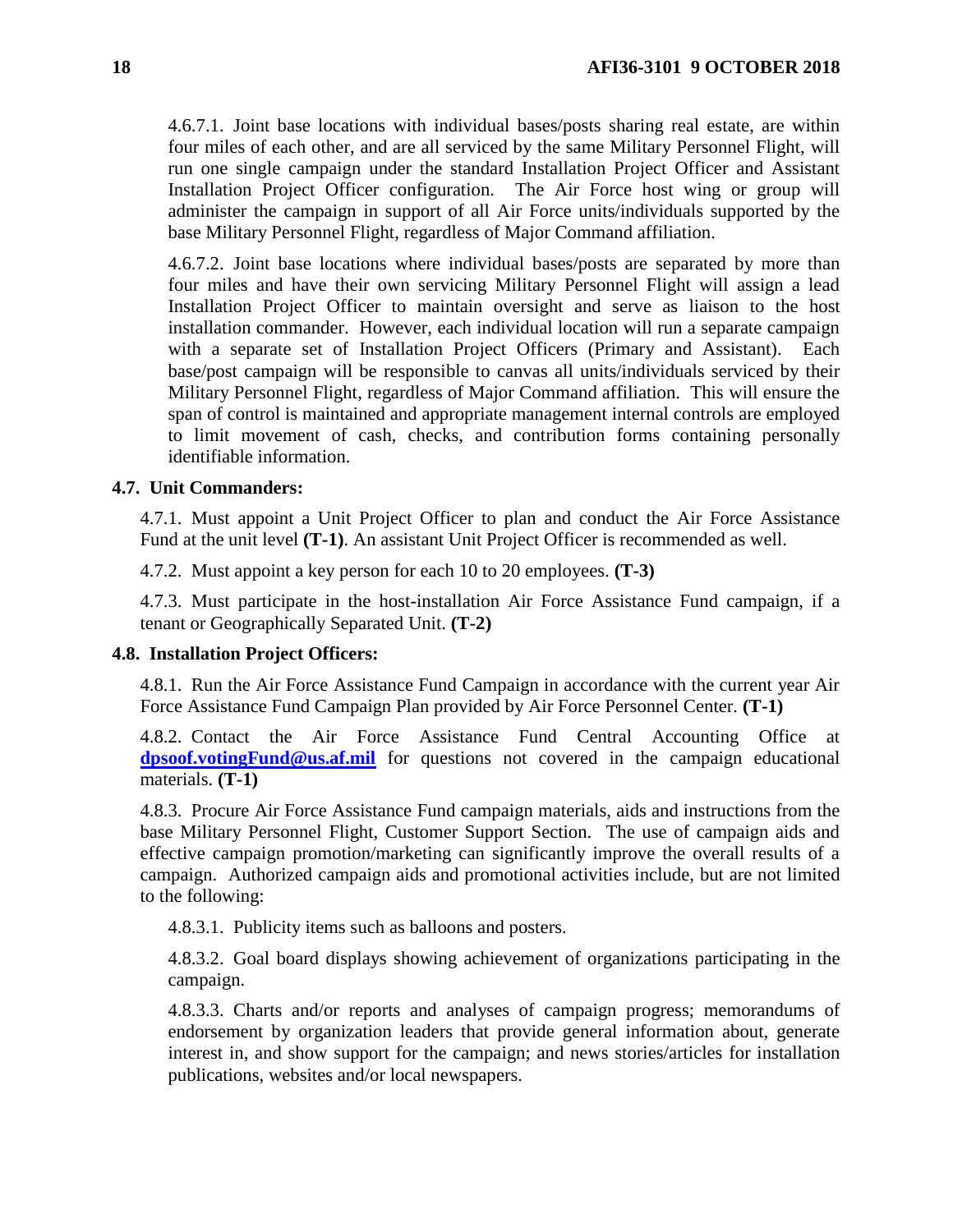4.8.3.4. Recognition and/or presentation of campaign awards earned by individuals for outstanding service to the campaign. Such awards should not become commonplace for serving key workers. No recognition awards may be given to the employees or volunteers of the four affiliate charities.

4.8.3.5. Speeches and/or addresses and/or public appearances made, throughout the campaign, by organization leaders to present campaign information, to encourage participation, and to promote community support through voluntary giving.

4.8.3.6. Automated/electronic communication/marketing to widely promote the campaign.

4.8.4. Hold a kickoff, mid-point, or end-of-campaign rally and/or media event.

4.8.5. Maintain and destroy campaign records according to Air Force Instruction 33-363. **(T-2)**

4.8.6. Do not accept cash or other assets from non-appropriated fund programs. **(T-1)** 

4.8.7. Identify and resolve campaign difficulties. **(T-1)**

4.8.8. Organize and train the campaign staff. **(T-1)**

4.8.9. Use of Appropriated Funds/Resources. The use of appropriated funds is limited to expenses related to kickoffs, rallies, victory events, award ceremonies, and other similar events building support for the Air Force Assistance Fund Campaign, but that are not directly involved in fundraising.

<span id="page-18-1"></span>4.8.10. Project officers may conduct innovative promotional events and activities such as car washes, carnivals, bake sales, or athletic events during the campaign period if (1) approved by the installation commander; (2) appropriated funds are not used to support; and (3) the events are consistent with the Joint Ethics Regulation provisions on logistical support to fundraising events. For these approved special fundraising events, the project officers must do one of the following: allow donors to designate their money to any of the four affiliate Air Force Assistance Fund charities, or advise donors that their donation will be counted as an "undesignated contribution" to the Air Force Assistance Fund to be allocated between the charities in the same percentage as designated funds. **(T-3)** 

4.8.11. Accept Air Force Assistance Fund unsolicited contributions from Non-Federal Entities and installation-recognized Private Organizations. **(T-1)**

4.8.12. Develop campaign objectives, themes, strategies, and schedules. **(T-1)**

4.8.13. Report results per the current Campaign Plan. **(T-1)**

## <span id="page-18-0"></span>**4.9. Unit Project Officers:**

4.9.1. Organize, train, and supervise key workers. **(T-3)** 

4.9.2. Execute the campaign in accordance with the current Campaign Plan. **(T-3)**

4.9.3. Distribute campaign materials and information. **(T-3)**

4.9.4. Verify the accuracy of each key worker's report and deposit or forward all funds to the appropriate reception point. **(T-3)**

4.9.5. Report campaign progress and final results to the Installation Project Officers. **(T-1)**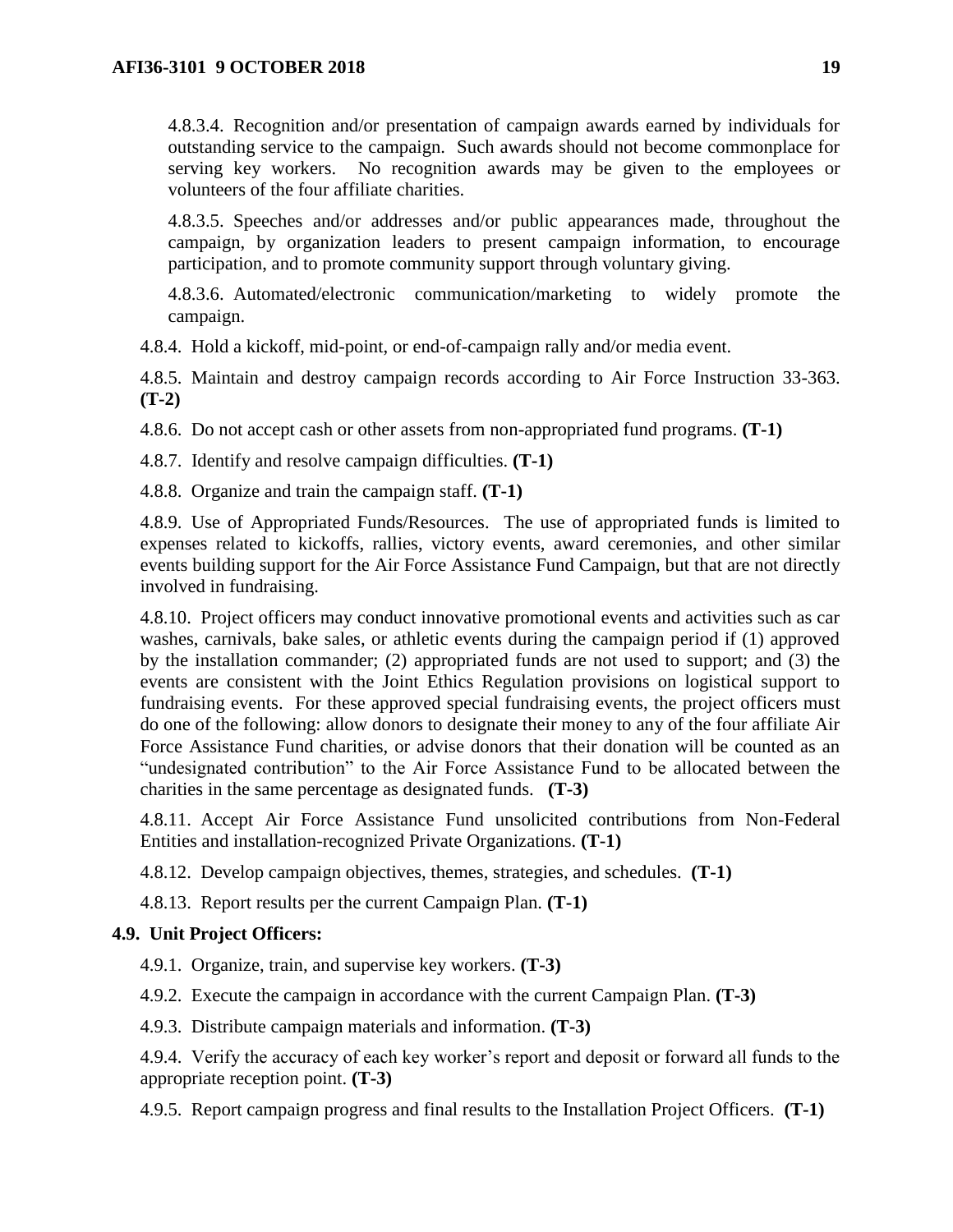4.9.6. Turn in cash and payroll deduction plan contributions to the host Installation Project Officers, if a tenant or Geographically Separated Unit. **(T-3)**

#### <span id="page-19-0"></span>**4.10. Campaign Key Workers/Persons will:**

4.10.1. Execute campaign duties according to the current Air Force Assistance Fund Campaign Plan. **(T-3)**

4.10.2. Attend training, kick-off, and motivational events. **(T-3)**

4.10.3. Contact each member individually to explain the services of the charities and to answer questions. **(T-3)**

4.10.4. Provide a brochure listing the eligible organizations to each assigned member. **(T-3)**

4.10.5. Collect and account for all contributions and process confidential contributions. **(T-3)**

4.10.6. Deliver monies and contribution forms to the reception point designated by the Installation Project Officers. **(T-3)**

4.10.7. Must complete AF Form 2561, Contributions to Air Force Assistance Fund, for each Air Force Assistance Fund contribution. **(T-1)** This form receipts cash contributions and sets up payroll allotment deductions.

### <span id="page-19-1"></span>**4.11. Soliciting for the Air Force Assistance Fund.**

4.11.1. As the primary method for raising funds for the Air Force Assistance Fund, Installation Project Officers, unit project officers, and key workers solicit active duty military; retirees; non-extended active duty reservists; and Air National Guardsmen at their duty locations.

4.11.2. In addition to the installation project officer, it is permissible for units, work centers and groups of Airmen to also conduct special events to raise funds for the Air Force Assistance Fund campaign during the campaign period. Special events will be conducted in accordance with **[paragraph](#page-18-1) 4.8.10** Units or organizations apply the proceeds from these additional activities, as well as contributions from other authorized sources, toward the campaign goal. All funds raised must be donated to Air Force Assistance Fund general campaign if the event is held during the annual campaign period. **(T-1)** Outside of the campaign period, unit unofficial activities may raise funds for their unit-specific goals (e.g., to raise funds for a unit Military Ball) and may also choose to donate a portion of the donations to the Air Force Assistance Fund campaign.

4.11.3. Eligible Air Force Assistance Fund contributors.

4.11.3.1. Military members. United States Air Force members (Active, Guard, Reserve) may be actively solicited. Contributions may be cash, check, money order, or by payroll deduction. Payroll deduction amounts must be a minimum of \$1 per month. The allotment period can be for 3 to 12 months (June through May). Guard and Reserve members must be on extended active duty for a period of no less than three months to contribute via payroll deduction so the minimum allotment period of three months is attained. Other-service military members may contribute unsolicited cash/check contributions. **(T-0)**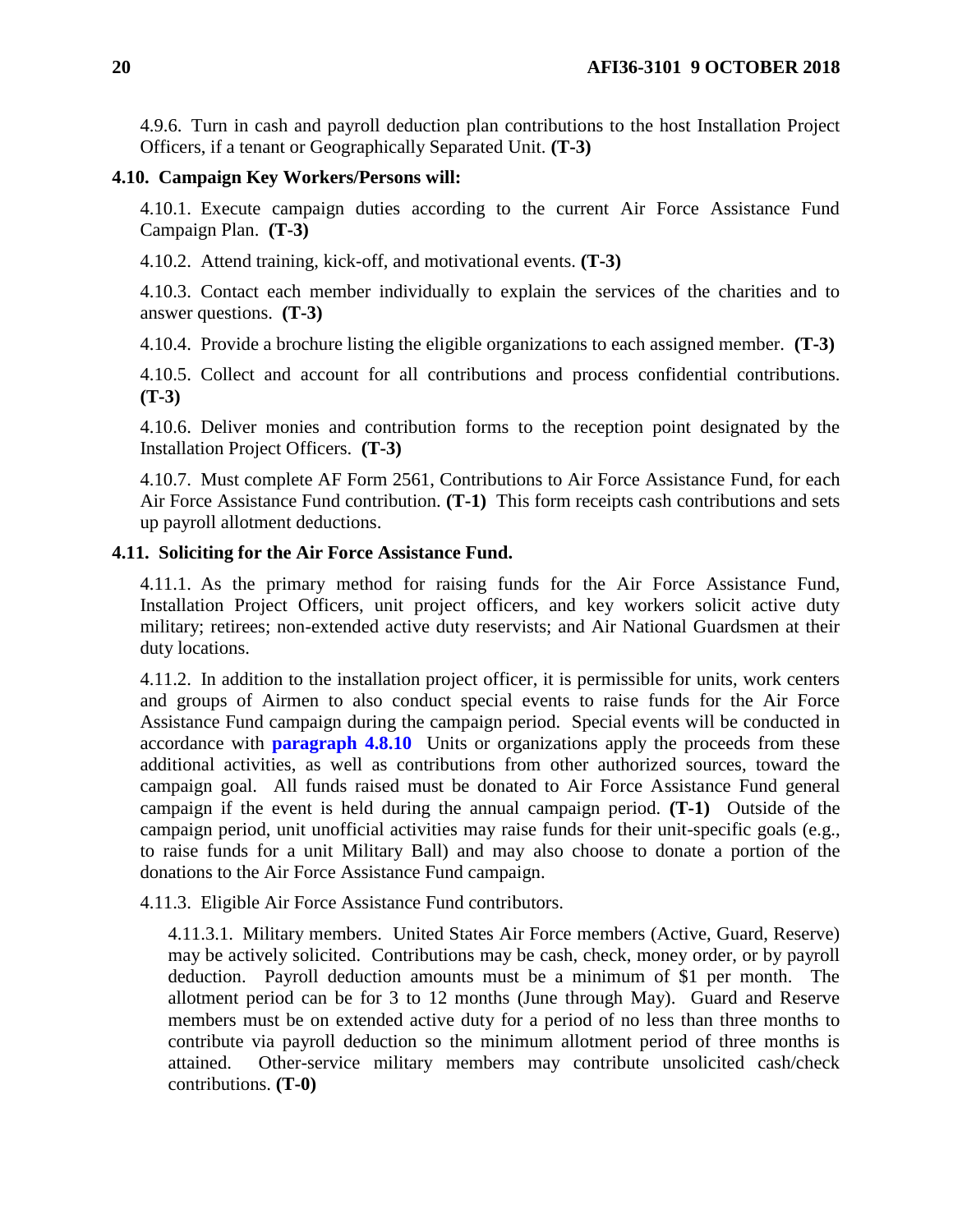4.11.3.2. United States Air Force retirees (including retirees working as government civilians) may be solicited. The term for Retiree Air Force Assistance Fund allotments is 12 months (July through June). The minimum retiree deduction for an Air Force Assistance Fund affiliate is \$1 per month. Installation Project Officers, Unit Project Officers, key persons, retiree activities offices, and the Air Force Assistance Fund affiliates may solicit retirees, not working as civilian employees, through local publicity, retiree newsletters, media, or direct mail. A retiree's home address may not be given to the Air Force Assistance Fund affiliates for any reason, unless the retiree gives proper authorization. **(T-0)**

4.11.3.3. Other-service retirees may not be solicited, but may donate cash, check or payroll deduction contributions. **(T-0)**

4.11.3.4. Do not solicit Civil Service employees, but key workers may accept unsolicited cash or check contributions from civilian employees and solicited contributions from civilian employees who were contacted in their retiree status. **(T-0)**

4.11.3.5. Contractors may not participate in the Air Force Assistance Fund Campaign (except as retirees) except that they may make unsolicited cash donations and may purchase items/services of value at unit special events such as bake sales, car washes, etc. **(T-0)**

#### <span id="page-20-0"></span>**4.12. Air Force Assistance Fund Affiliate Requirements.**

4.12.1. Eligibility Requirements for Air Force Assistance Fund Affiliates. To qualify as an Air Force Assistance Fund affiliate, an organization must meet all five of the following requirements:

4.12.1.1. Be nonprofit, tax-exempt, and eligible for charitable contributions or gifts as defined in Title 26, U.S. Code part 170; **(T-0)**

4.12.1.2. Additional charities seeking Air Force Assistance Fund affiliation must be approved for affiliation by the Secretary of the Air Force after coordination with the Office of Secretary of Defense and the Washington Headquarters Services. **(T-1)**

4.12.1.3. Offer services throughout the Air Force and define the criteria it uses to determine who is eligible for assistance; (**T-0)**

4.12.1.4. Conduct a program that provides health and welfare services to individual Air Force members and their families; (**T-0)**

4.12.1.5. Provide a human welfare service to the Air Force community that does not duplicate the services of existing Air Force Assistance Fund affiliates; and (**T-1)**

4.12.1.6. Use Air Force Assistance Fund funds for its announced purposes. **(T-0)**

4.12.2. Using Air Force Assistance Fund Contributions. Air Force Assistance Fund affiliates use contributions for:

4.12.2.1. Direct support for a military spouse in bona fide need (widow, widower), or Air Force retiree in need, including house expenses, or expenses associated with relocating to an Air Force Assistance Fund affiliated home.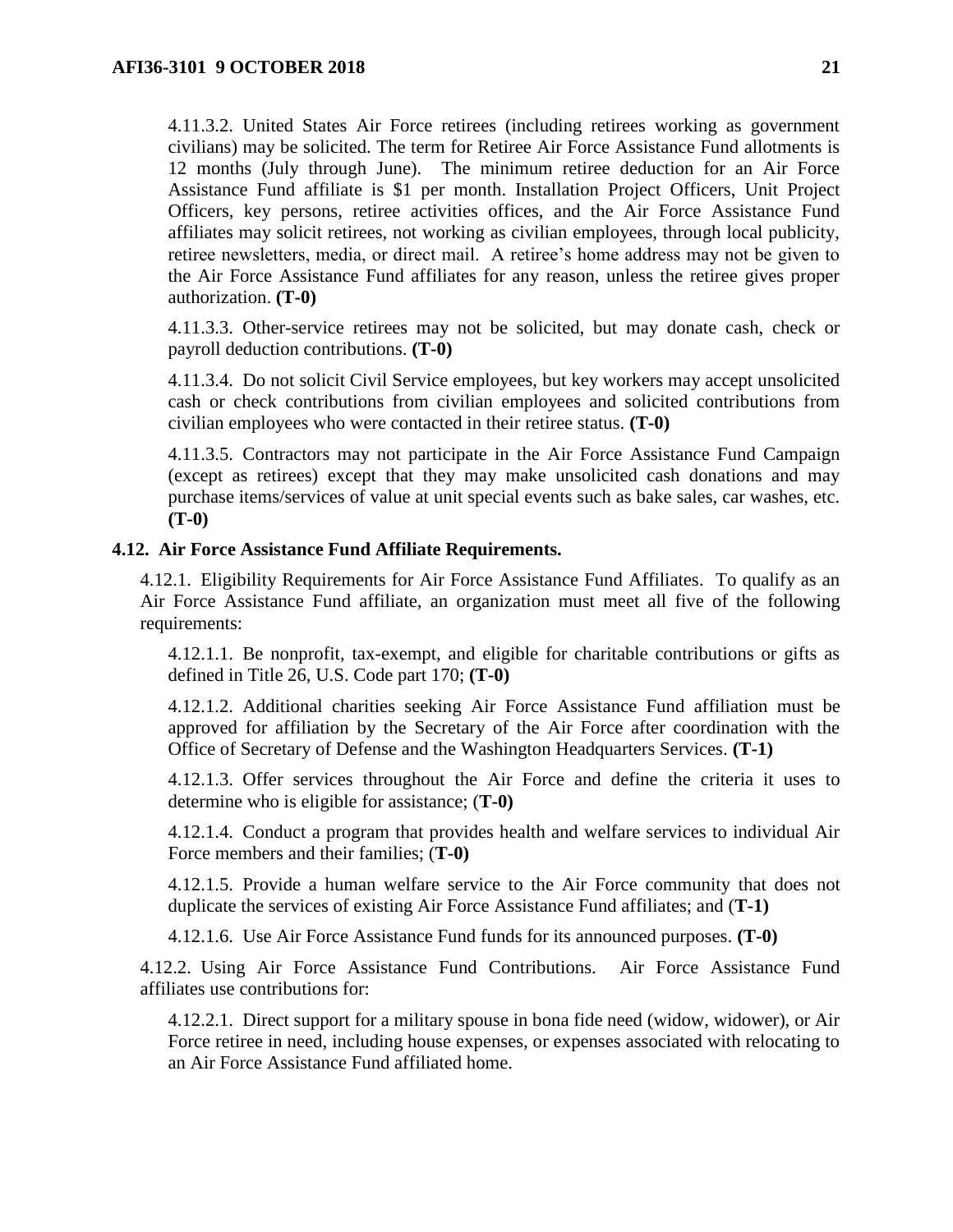4.12.2.2. Fundraising administration (limited to 5 percent of funds), including printing, postage, and administrative staff, telephone service, etc., used to answer questions that concern the Air Force Assistance Fund Campaign.

4.12.2.3. The annual Air Force Assistance Fund campaign educational materials.

4.12.2.4. Loans and grants to Air Force members and their dependents to meet emergencies and educational expenses.

4.12.2.5. Deposits to investment accounts for future affiliate income to support their stated purposes.

4.12.2.6. Uses stipulated in separate Air Force instructions (see **[Attachment](#page-28-0) 1**).

4.12.3. Non-discrimination by Air Force Assistance Fund Affiliates. Affiliate organizations must not discriminate on the basis of race, color, religion, sex (including pregnancy and sexual orientation), national origin, age, or political affiliation in staffing, providing services, and appointing members to the board of directors or trustees. **(T-0)**

4.12.4. Air Force Assistance Fund Affiliate Budget and Accounting.

4.12.4.1. Accounting Systems. Affiliates use financial accounting and budgeting systems that are acceptable according to Generally Accepted Accounting Principles. **(T-0)**

4.12.4.2. Annual Budget. Each Air Force Assistance Fund affiliate must conduct its fiscal operations according to a detailed annual budget that its board of directors or trustees approves.

4.12.5. Air Force Assistance Fund Reports.

4.12.5.1. The Air Force Assistance Fund Allotment Disbursement Report (RCS: HAF-DP(M) 9441). Defense Finance and Accounting Service-Indianapolis Center and Defense Finance and Accounting Service-Cleveland Center prepare the Air Force Assistance Fund Disbursement Report and send it to AFPC/DP3SA monthly. The report includes a breakdown of active duty and retiree) allotments, respectively, listing the number of items (allotments) and dollar amount disbursed to each affiliate (include the affiliate's name and company code) during the calendar month. Defense Finance and Accounting Service-IN sends part I, which covers active duty Air Force Assistance Fund allotments disbursed to Air Force Assistance Fund affiliates. Defense Finance and Accounting Service-CL sends part II, which covers retiree Air Force Assistance Fund allotments. This report is designated emergency status code C-3; continue reporting during emergency conditions, precedence delayed. Submit data requirements as prescribed, but they may be delayed to allow the submission of higher precedence reports. Submit by email to **[dpsoof.votingFund@us.af.mil](mailto:dpsoof.votingFund@us.af.mil)** or by non-electronic means (HQ AFPC/DP3SA, 550 C Street West, JBSA-Randolph, TX 78150), if necessary. **(T-0)**

4.12.5.2. Financial Statements. Each Air Force Assistance Fund affiliate must send annual financial statements to SAF/FMF and Air Force Personnel Center's Air Force Assistance Fund Central Accounting Office no later than 30 days from signature. **(T-1)** This report is not subject to Office of Management and Budget review under The Paperwork Reduction Act because it collects information from nine or fewer members of the public. Each Air Force Assistance Fund affiliate will confer with Air Force Personnel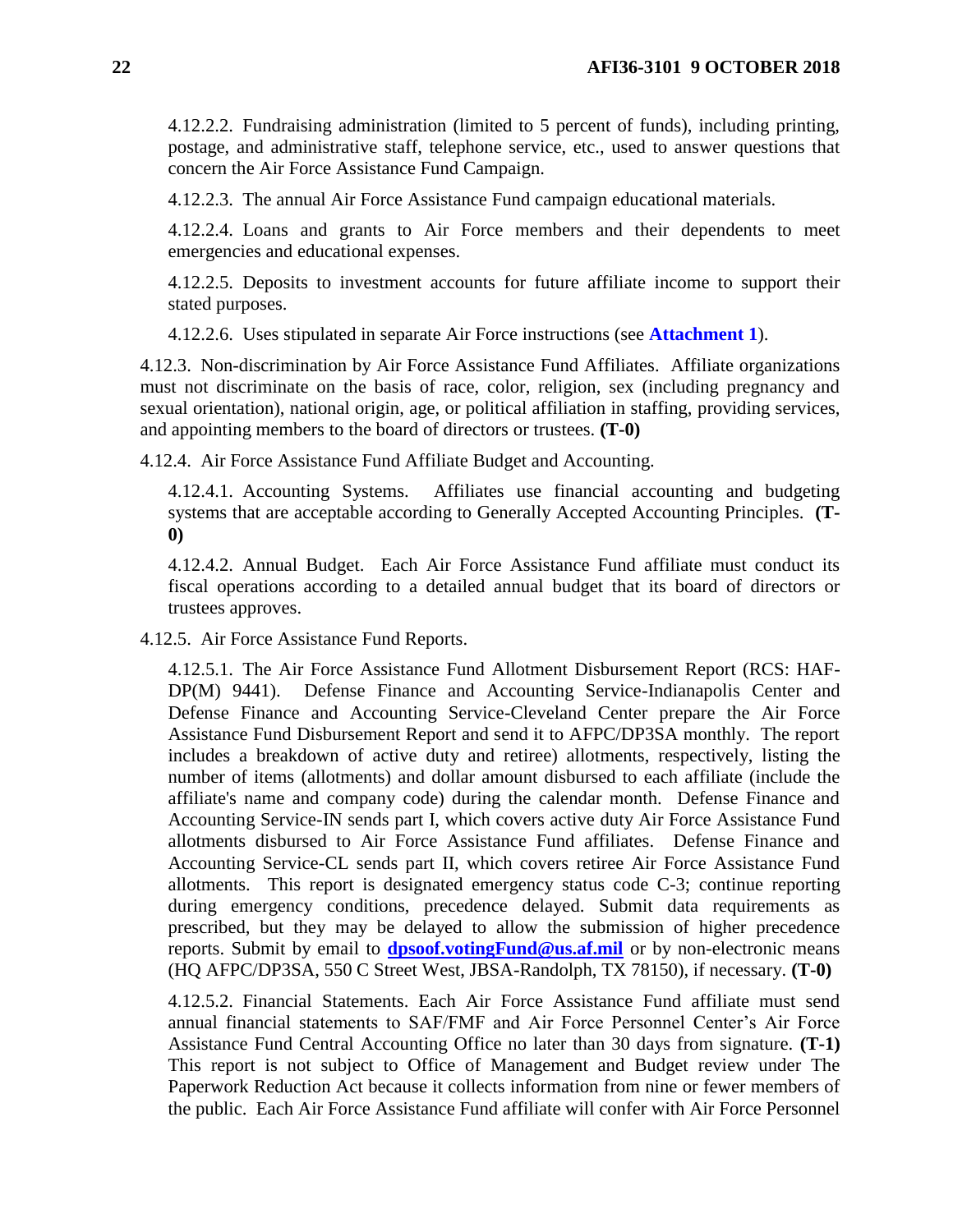Center to maintain a Memorandum of Agreement regarding reporting requirements that uphold Department of Defense and 5 Code of Federal Regulations Part 950 requirements. **(T-1)**

4.12.6. Annual Audit. Air Force Assistance Fund affiliates hire an independent certified public accountant to conduct an annual audit. Provide a copy of the audit, including auditor and management comments, to HQ AFPC/DP3SAF and SAF/FMF no later than 30 days after the independent auditor signs and provides the report to the affiliate charity.

<span id="page-22-0"></span>**4.13. Privacy of Campaign Records.** Installation Project Officers, Key Workers, and Financial Services Offices may develop rosters for accounting and campaign reporting purposes only. Campaign personnel must safeguard a contributor's privacy. **(T-0)**

4.13.1. Campaign personnel will not disclose or use information from the contributors' forms for purposes other than payroll accounting or program administration. **(T-0)**

4.13.2. Campaign personnel will safeguard the contributors' right to make contributions in sealed envelopes or to personally take their contributions to the Unit Project Officer or Installation Project Officers. **(T-3)**

4.13.3. Using Official Mail. Fundraising personnel use official mail to administer the Combined Federal Campaign and Air Force Assistance Fund campaigns in accordance with DoDI 4525.08\_AFI 33-365, Department of Defense Official Mail Management (7 October 2015).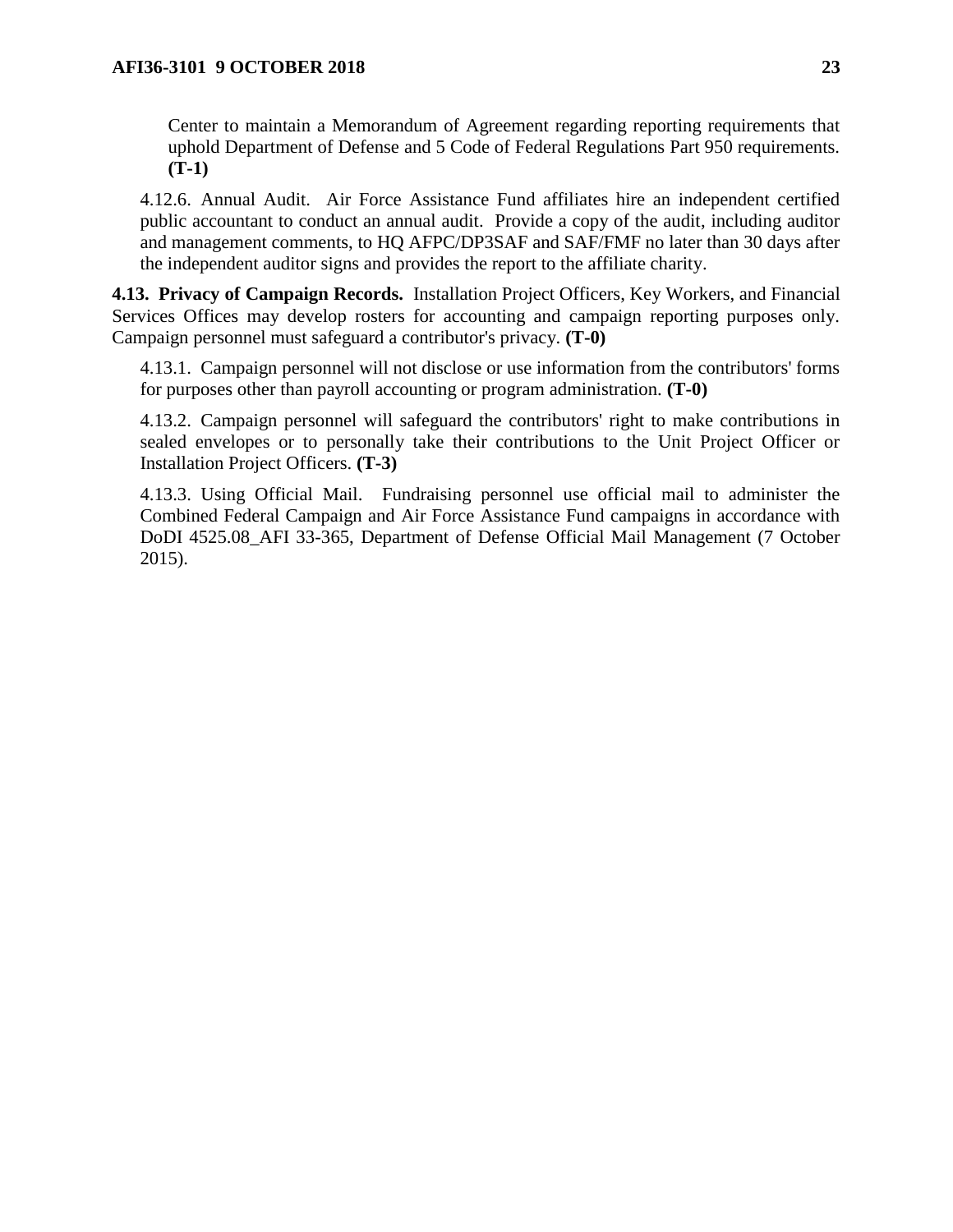#### **Chapter 5**

## <span id="page-23-0"></span>**REQUESTS FOR NON-AIR FORCE ASSISTANCE FUND/COMBINED FEDERAL CAMPAIGN FUNDRAISING ACTIVITIES/SUPPORT.**

<span id="page-23-1"></span>**5.1. Requests for Other Fundraising during campaigns.** Ad hoc fundraising efforts should generally not interfere with, or detract from, the Combined Federal Campaign or Air Force Assistance Fund Campaigns. However, because of the annual timing of the campaign, ad hoc fundraising to support unit holiday parities is allowed during the Combined Federal Campaign. No workplace (desk-to-desk) fundraising or payroll deductions are authorized to support Non-Federal Entities or Private Organizations other than the Air Force Assistance Fund and Combined Federal Campaigns. Limited workplace (desk-to-desk) fundraising is allowed by unit unofficial activities/social funds.

<span id="page-23-2"></span>**5.2. Official Endorsement.** Under DOD 5500.07R, The Joint Ethics Regulation (JER), Section 3-210.a., Air Force employees shall not officially endorse, or appear to endorse, fundraising for any non-Federal entity except for those specifically identified therein. (T-0). The Joint Ethics Regulation permits official support and endorsement of the Combined Federal Campaign and Air Force Assistance Fund charities.

## <span id="page-23-3"></span>**5.3. Fundraising/Support in an Official Capacity.**

5.3.1. Other than the Air Force Assistance Fund and Combined Federal Campaign, Joint Ethics Regulation, Section 3-210 allows official support and endorsement of efforts to raise funds only in very limited circumstances. The well-meaning or charitable benefit that other such fundraising efforts may bestow on those in need is not a factor in approving such support and endorsement. Commanders may generally provide logistical support to Private Organizations and Non-Federal Entities, provided that that support does not interfere with the mission and only generates minimal expense to the government. However, such logistical support generally may not include support to the entity's fundraising or membership expansion efforts.

5.3.1.1. Support to Non-Federal Entities. Non-Federal Entities are organizations that are not created by, or under the control of, the Federal government. Private individuals and for-profit companies are considered Non-Federal Entities. Support to their fundraising efforts are never appropriate. Non-profit organizations, including  $26$  U.S.C. §  $501(c)(3)$ corporations recognized by the Internal Revenue Service, are more likely to be engaged in charitable fundraising. Pursuant to Joint Ethics Regulation Section 3-211, such nonprofit Non-Federal Entities may request logistical support from commanders usually in the form of the lending of government equipment or the use of government facilities when not in use for mission purposes. Such logistical support is not appropriate when a substantial purpose of the event is to advance the Non-Federal Entities' fundraising or membership efforts. Joint Ethics Regulation Section 3-210.

5.3.1.2. Private Organizations are a subset of all Non-Federal Entities and are those organizations, often comprised of service members and their family members, which the Installation Commander has recognized as contributing to the morale and welfare of the installation, pursuant to Air Force Instruction 34-223, Private Organizations (PO) Program. In return for some Air Force oversight in their organization and operations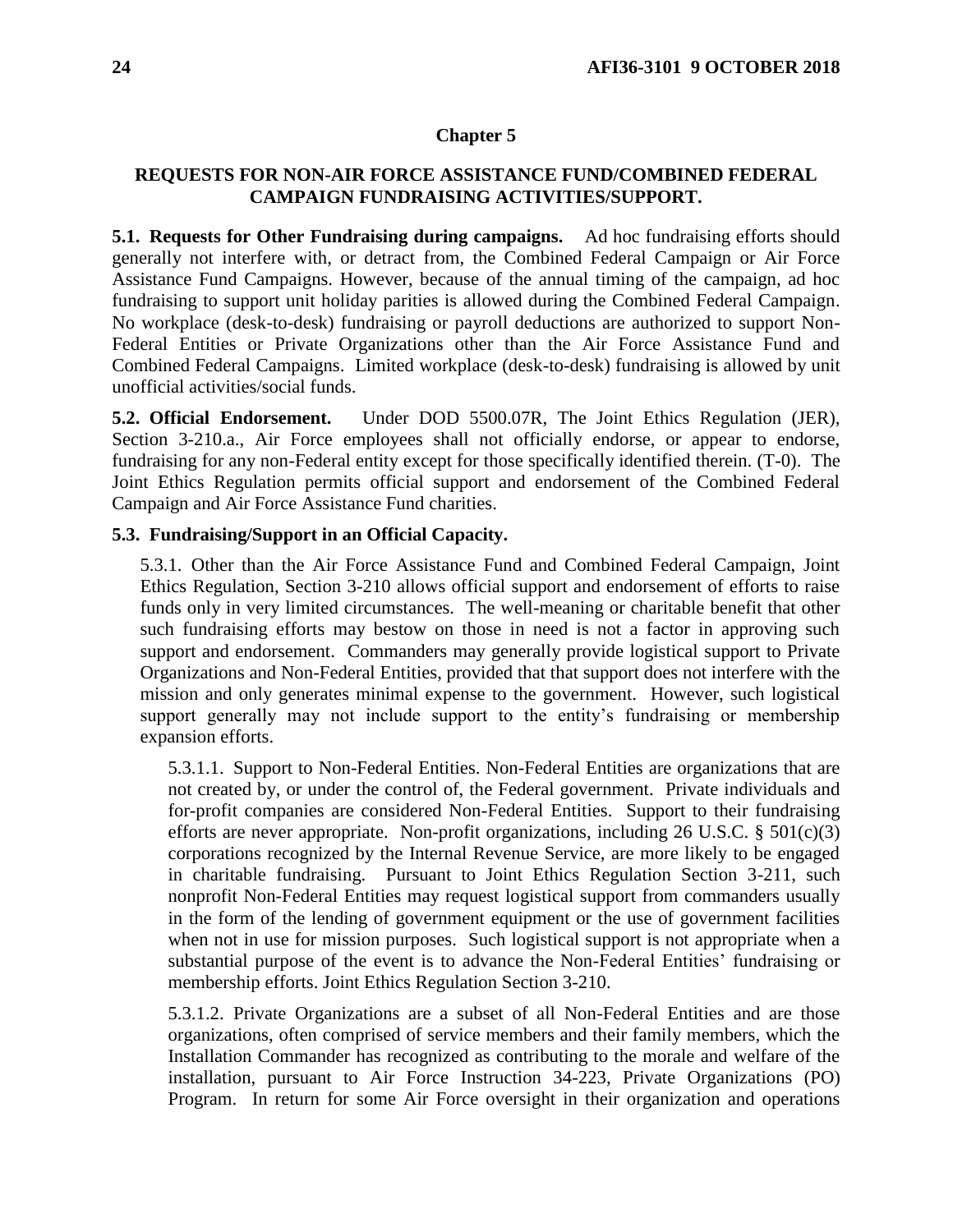(e.g., non-discrimination requirements, mandatory fiscal controls), Private Organizations receive some benefits from such recognition (e.g., ability to use installation name in their organizational name, limited logistical support of on base fundraising events).

5.3.2. Disaster Relief Efforts. Joint Ethics Regulation Section 3-210 also permits official endorsement and support of disaster relief efforts approved by the Office of Personnel Management for Federal support. Usually, such support is in the form of unobtrusive, voluntary cash collections rather than any type of organized events. Workplace (desk-todesk) fundraising is allowed for such collections.

5.3.3. Official Speech. Another form of logistical support to Non-Federal Entity fundraising is permitted by 5 Code of Federal Regulations 2635.808. A Non-Federal Entity event, such as a group meal, reception or awards ceremony, can be supported by an Air Force official as a permissible venue to spread the Air Force public affairs message through an official speech. Official speakers should be sensitive to not being used as the "draw" for the event. They should not sit at the head table (unless essential to facilitate delivery of the speech) nor participate in a receiving line or other visible trappings which might encourage donations. Their official speech may include an expression of thanks for the attendees' support at such general causes (e.g., Veteran homelessness) as that addressed by the Non-Federal Entity, but should avoid any actual or perceived encouragement of donations to the Non-Federal Entity event. They should return to their non-speaking position when such discussions occur and, if possible, depart the event before the Non-Federal Entity's fundraising business is conducted.

5.3.4. "For Us, By Us" Activities. Joint Ethics Regulation Section 3-210 also permits unitbased "for us, by us" fundraising for the support of unit members and their family members. Private Organizations, even if comprised primarily of service members or their family members, may not engage in "for us, by us" fundraising. **(T-1)** Such fundraising means that collected funds are in a particularly unique and ad hoc state; they are personal funds temporarily held by Air Force employees acting in their official capacities.

5.3.4.1. Funds collected for refreshments or meals, in advance of events (such as Air Force-hosted conferences or meetings) from attendees and in situations when Appropriated Funds may not be used, are a form of this temporary holding of personal funds. Often, such collections are referred to as "landing fees" or similar title. Workplace (desk-to-desk) collections are allowed in such circumstances.

5.3.4.2. Small cash collections to assist unit members with personal misfortune (e.g., flowers for a co-worker upon death of a loved one, funds to help offset lodging expenses after a house fire) are a form of "for us, by us" fundraising. However, such funds collections are best addressed through the use of the rules in 5 Code of Federal Regulations 2635 Subpart C (Gifts between Federal Employees). Regardless, such collections should be completely voluntary, anonymous (e.g., passing around collection envelope), and the nominal amount solicited from unit employees should not exceed \$10. **(T-1)** Workplace (desk-to-desk) collections are allowed in such circumstances. If the unit member to be assisted is one's supervisor, Airmen may not contribute more than \$10 to the collection.

5.3.4.3. The most common and best example of "for us, by us" fundraising is to collect funds for unofficial unit social events (e.g., hail & farewells, holiday parties, military balls) when funds must be collected and paid in advance to make arrangements for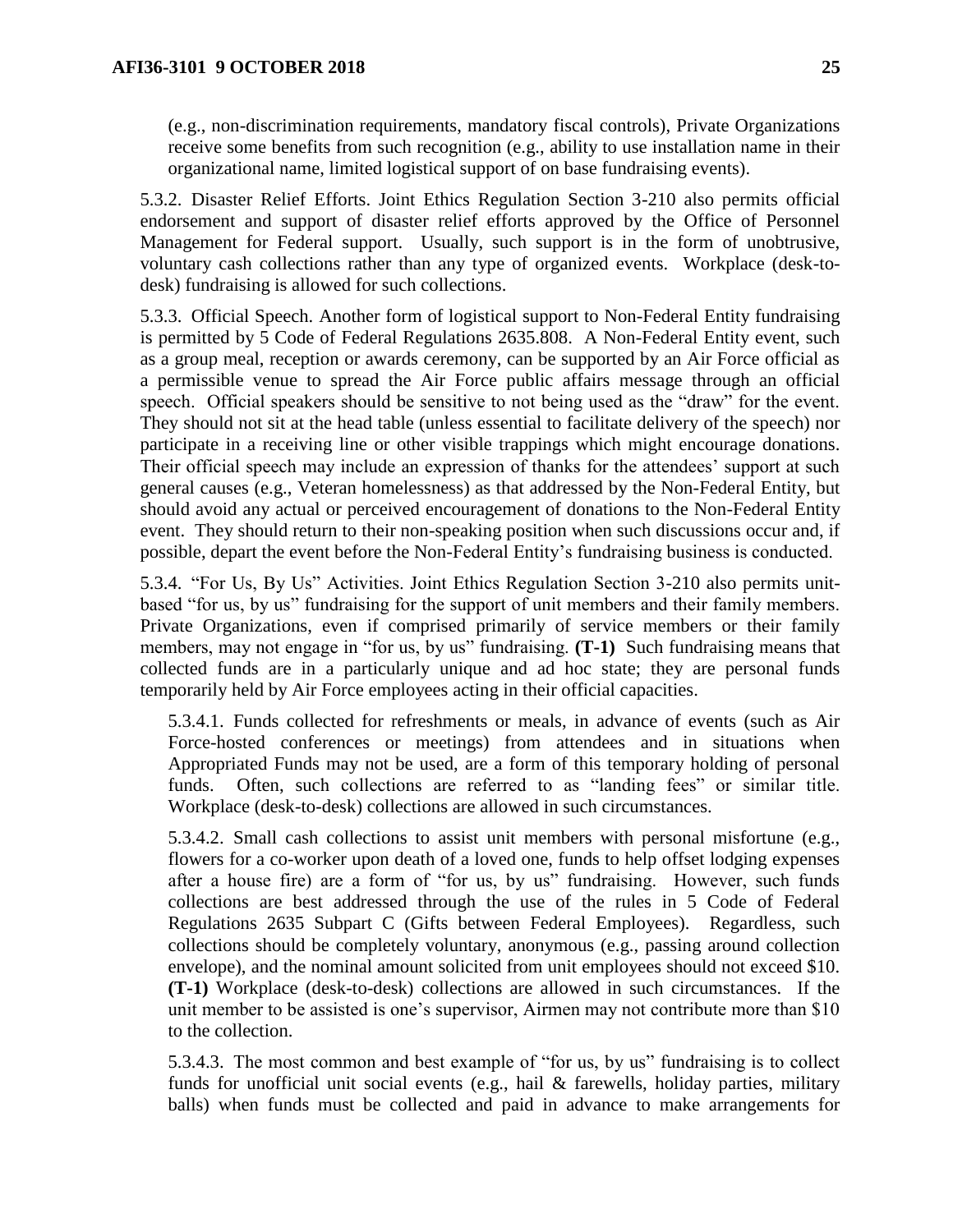venues, catering, etc. Such fundraising can also help offset the per ticket price for junior members of the unit. Such funds collections are often referred to as social funds, flower funds, coffee funds, etc.

5.3.4.4. Such funds collections should be for the minimal amount of time necessary to plan and execute the social event. Per Air Force Instruction 34-223, if these unofficial activities/social funds collect and maintain a balance of more than \$1000 over a threemonth period, the unofficial unit activity must apply to the Installation Commander for recognition as a Private Organization, unless all funds were collected for, and will be expended on, an upcoming (within six months after the third month that the activity/fund has had a balance of more than \$1000) unit social event. **(T-2)** 

5.3.4.5. Although Air Force Instruction 34-223 does not govern unit unofficial activities/social funds, unit commanders can look to the instruction for illustrative guidance on appropriate fiscal controls. At a minimum, unit commanders should implement two-person accountability for all funds collected (one officer, one noncommissioned officer recommended) regardless of whether or not a bank account is actually created to hold such funds. **(T-3)**

5.3.4.6. "For us, by us" fundraising should normally be planned and executed to take place primarily where funds collected can come from unit members and their family members. A bake sale or lunchtime food sale, however, is often welcomed by other units and advertising can inform all installation Airmen who might have an interest in participating in such sales. Contractor employees should not be targeted by advertising to participate in the fundraising event, but may on an unsolicited voluntary basis, elect to purchase goods or services of value at the unit fundraiser. An event that uses an installation facility, outside the unit, such as a car wash using the installation car wash complex, may target the installation-wide community so long as all tenant units have similar opportunity to engage in similar fundraising events. No fundraising events whatsoever may take place in Federal workplaces other than in common areas. Workplace (desk-to-desk) collections are not allowed in such circumstances. **(T-2)**

5.3.4.7. Because unit commanders may support and endorse "for us, by us" fundraising events, they may allow military unit members to set up, execute and clean up from such events during the duty day and while in uniform. Because of concerns of coercion and favoritism, supervisors should not act as sellers of goods/services during the event. As such, these events should be of a very limited duration (e.g., the lunch hour) and a time of day and location where there is acceptable impacts on mission and unit routine. Unit commanders may authorize the use of official communications systems (e.g., official email) to advertise such unit fundraising events. However, caution should be used so that the source of the email (e.g., Commander, Command Chief, Supervisors) does not go beyond official support and endorsement and make participation in the event nonvoluntary or compulsory.

5.3.4.8. Unit commanders should weigh the monetary and fundraising pros and cons of converting their unofficial activities/social funds into Private Organizations. At times, the sheer amount of monies collected may dictate such a transition per Air Force Instruction 34-223. At other times, it is a tactical decision. Unit unofficial activities/social funds can be officially supported and endorsed (including through the use of on-duty personnel and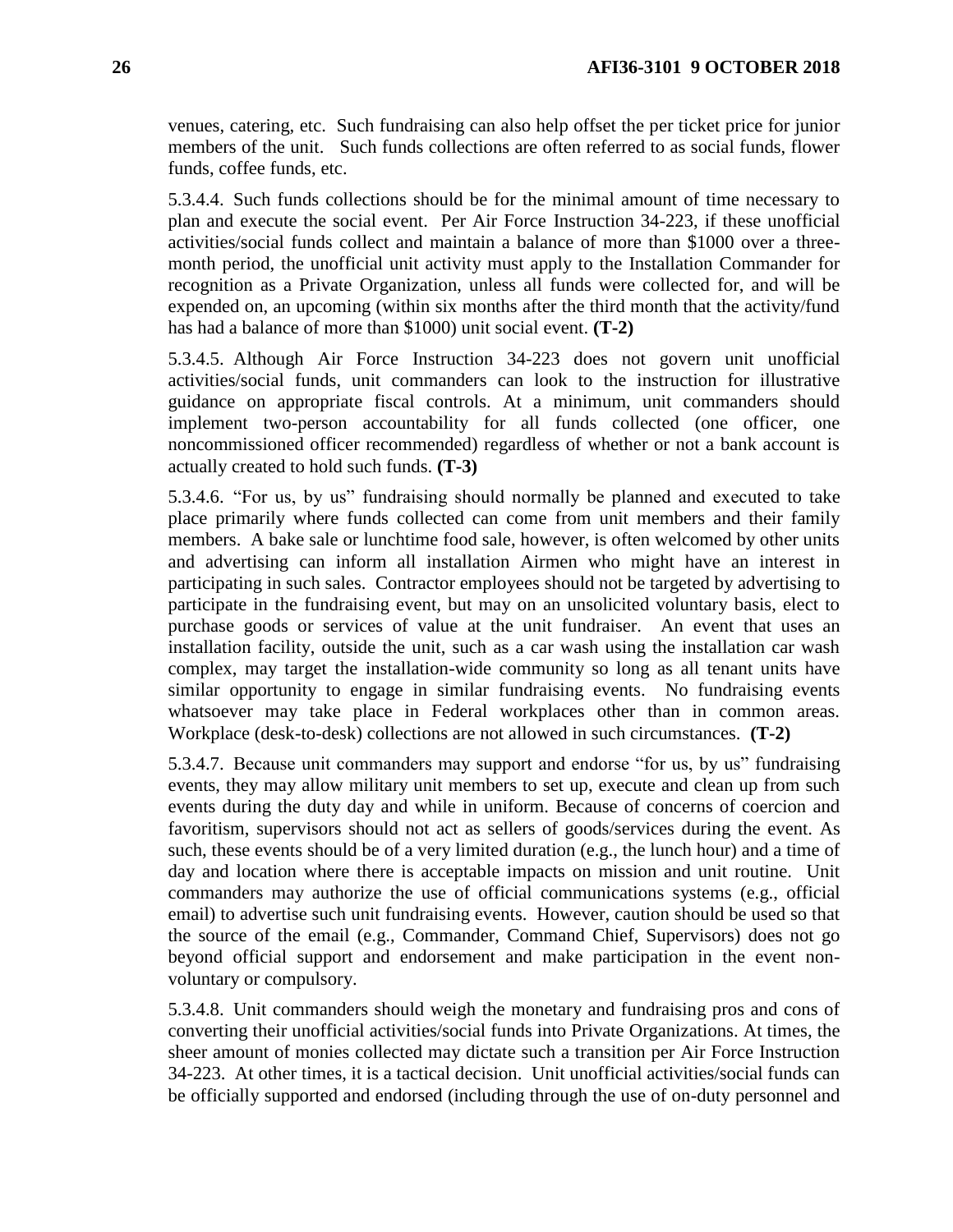official communications systems), but must confine their activities to the "for us, by us", unit marketplace for raising funds. Private Organizations, on the other hand, cannot be officially supported and endorsed, but have much more discretion to engage in broader fundraising both on and off base.

5.3.4.9. All other fundraising activities, including unit unofficial activities/social fund fundraising, should generally be scheduled for a time of year so as to not adversely impact the Air Force Assistance Fund and Combined Federal Campaign. Because of the timing of the Combined Federal Campaign, unit fundraising to support holiday parties may occur during the Combined Federal Campaign. Regardless, however, such ad hoc fundraising may not take place in a manner that seeks to mimic, or would substantially detract from, or cause confusion with, the Air Force Assistance Fund and Combined Federal Campaigns. Only those two official campaigns may authorize payroll deduction contributions.

## <span id="page-26-0"></span>**5.4. Fundraising in a Personal Capacity.**

5.4.1. 5 CFR 2635.808 also governs Airmen engaged in fundraising efforts in their personal capacity, either on behalf of themselves, others or a Non-Federal Entity. They may do so long as there is no use of official time, government resources or subordinate government personnel. **(T-0)** They may not use their official Air Force position title, although it may be included on websites, event programs, etc. in a purely biographical context. **(T-0)** They may use their grade and Service as a means of traditional address (e.g., Mr., Ms., Dr.).

5.4.2. Airman who are engaged in fundraising efforts on behalf of a Non-Federal Entity, may request logistical assistance, pursuant to Joint Ethics Regulation Section 3-211, of installation facilities and equipment for Non-Federal Entity events. Such events may not have fundraising or membership expansion as a substantial purpose of the event lest such support be prohibited by Joint Ethics Regulation 3-210. For example, a Non-Federal Entity program may include an Internet link to a membership application in the program for an event not focused on the organization's membership expansion. **(T-0)** 

<span id="page-26-1"></span>**5.5. Private Organization Fundraising.** Installation-recognized Private Organization fundraising is also governed by Air Force Instruction 34-223. Private Organizations may petition, and Installation Commanders may approve, for the Private Organization to hold occasional on base fundraisers (e.g., car washes, commercially-packaged cookie sales) in installation common areas. The installation commander may delegate to the Mission Support Group Commander, or the Force Support Squadron Commander, this authority. "Occasional" is defined as not more than three times per quarter.

5.5.1. Air Force Instruction 34-223 governs Private Organization operations including formation, obtaining installation commander recognition, dissolution, as well as guidance on appropriate fiscal controls depending on the size of the Private Organization and its monetary holdings.

5.5.2. The fundraising activities of Private Organizations, even if they are comprised primarily of unit family members (e.g., a Spouses Club), do not constitute "for us, by us" fundraising within the meaning of Joint Ethics Regulation Section 3-210. **(T-0)**

5.5.3. Private Organizations may also accept gifts and donations. These organizations will not directly solicit cash donations on base although they may sell items/services of value as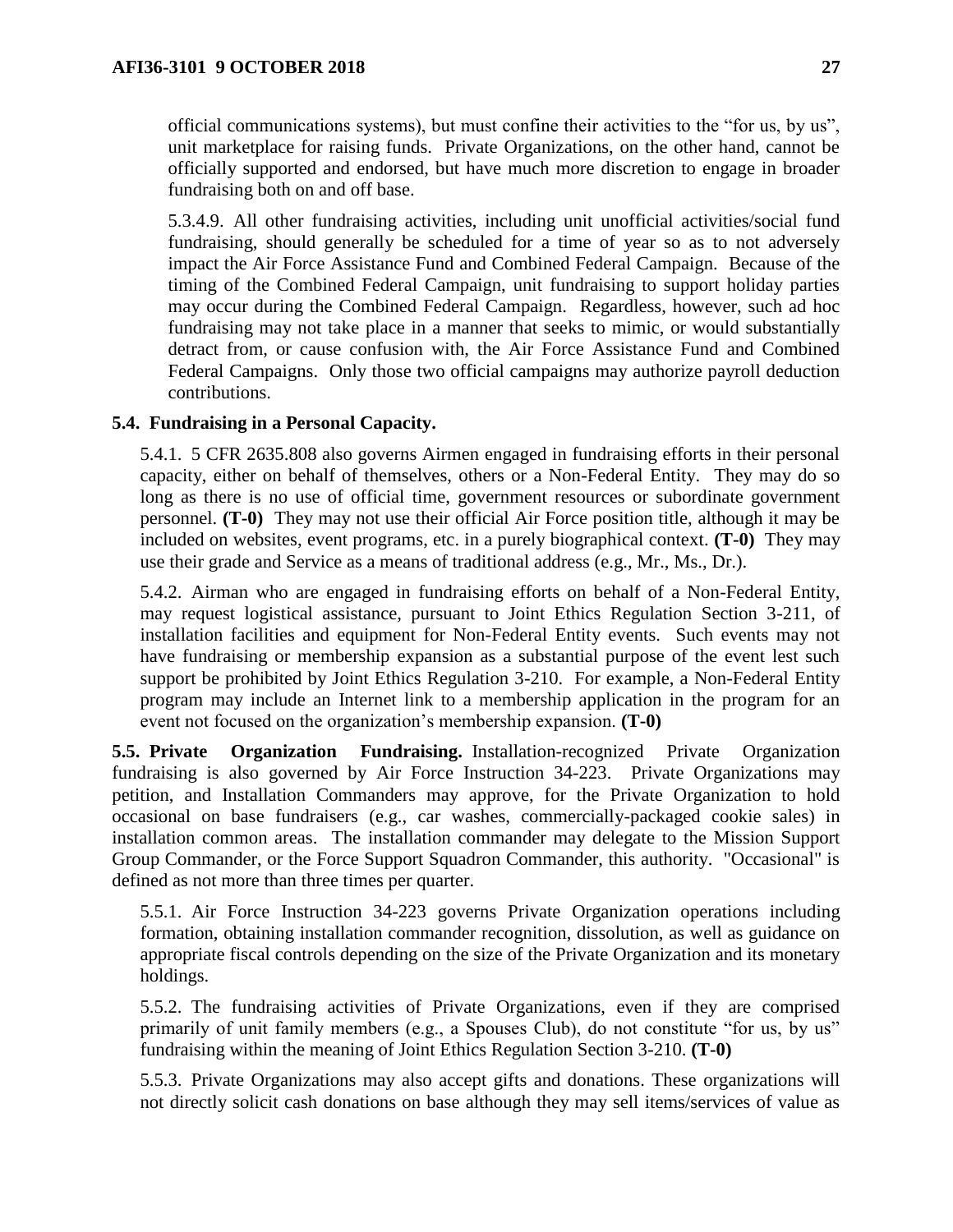part of a fundraiser. Off-base solicitations, sales and other fundraising events must clearly indicate that they are for a Private Organization and not for the base or any official part of the Air Force. **(T-3)** 

5.5.4. Unit commanders may not authorize the use of official communications systems (e.g., official email) to advertise such Private Organization fundraising events. **(T-1)** However, official communications systems may be used to advertise events of possible interest to unit Airmen including (e.g., lunchtime sale of food by unit-affiliated Private Organization in a public area adjacent to the unit's geographic footprint). Such communications should be made in the same manner as other local merchant military discounts, base-affiliated professional organization meetings, etc. To avoid the appearance of endorsement, such communications should originate from the unit Public Affairs Office or through other routine channels. They should not originate with the unit leadership. **(T-3)** 

<span id="page-27-0"></span>**5.6. In-Kind Collections.** As a general rule, in-kind collections, such as winter clothing donations, toy "drop-offs" and canned food "drives," are not fundraising within the meaning of Joint Ethics Regulation Section 3-210. However, many of the same rules should be followed in order to avoid Air Force entanglement with private philanthropic endeavors. Unless these are official Federal programs (e.g., Feds Feed Families, Toys for Tots), official communication systems should not be used to advertise these opportunities for in-kind donations. Collection points should be located in common areas (e.g., hallways, break rooms) and collections should be transported by involved personnel, out of uniform, and on off-duty time. Cash and gift card donations should be discouraged as should contractor employee donations. In-kind collections such as those for sundries for deployed unit members or employee baby shower gift baskets should be handled similar to subparagraph 5.3.3.2. funds' collections.

> SHON J. MANASCO Assistant Secretary of the Air Force (Manpower and Reserve Affairs)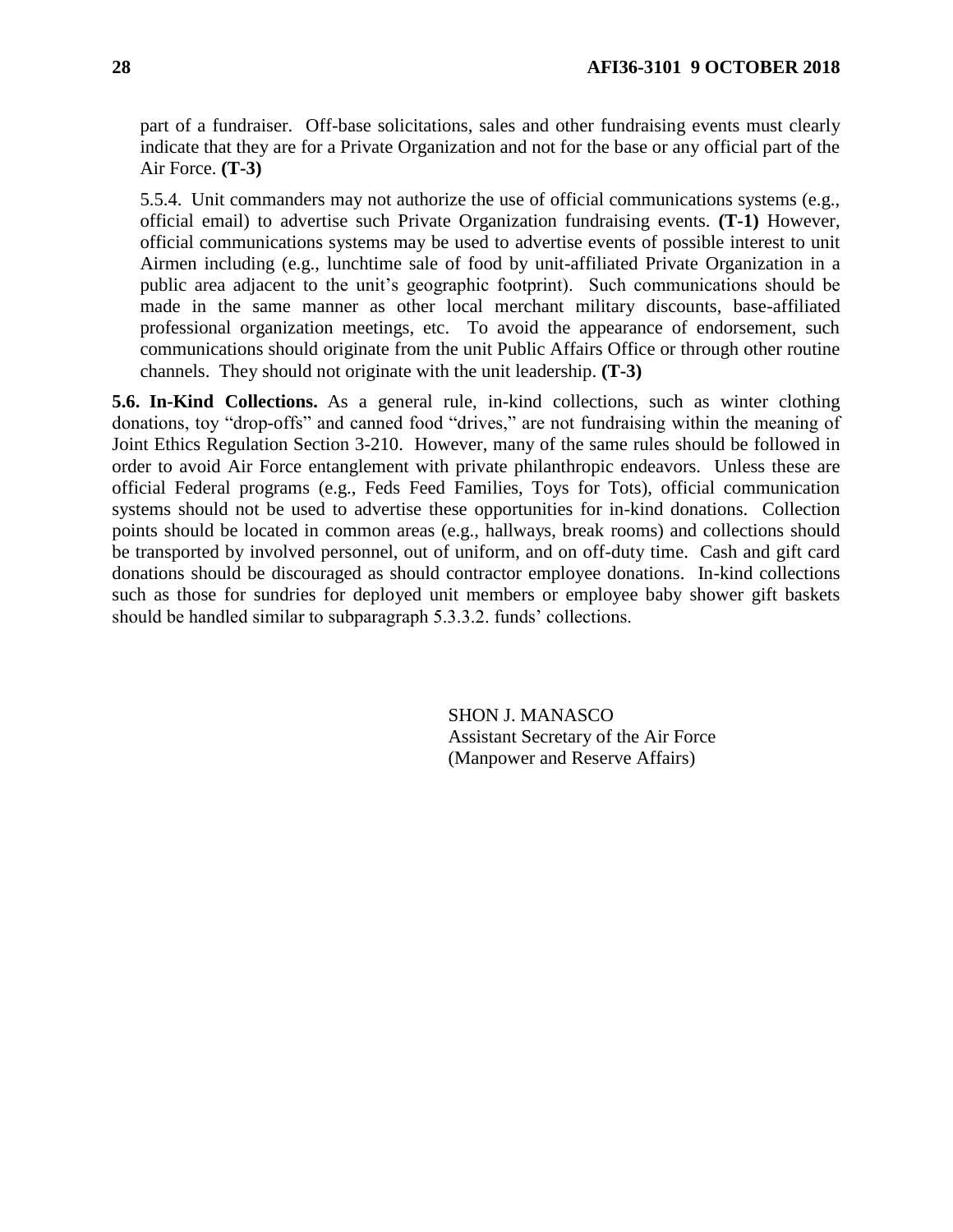#### **Attachment 1**

### **GLOSSARY OF REFERENCES AND SUPPORTING INFORMATION**

#### <span id="page-28-0"></span>*References*

*Air Force Assistance Fund Money Handling Handbook* (current)

Air Force Policy Directive 36-31, *Personal Affairs*, 2 April 2012

Air Force Instruction 90-301, *Inspector General Complaints Resolution*, 27 August 2015

Air Force Instruction 33-360, *Publications and Forms Management,* 1 December 2015

Air Force Instruction 34-144, *Child and Youth Programs*, 2 March 2016

Air Force Instruction 36-2649, Voluntary Education Program, 1 October 2014

Air Force Instruction 36-2925, Personal Commercial Solicitation on Air Force Installations, 28 August 2013

Air Force Manual 33-363, *Management of Records*, 1 March 2008

Department of Defense 7000.14-R, *FMR*, Volume 8, Chapter 11, June 2016

Department of Defense 7000.14-R, *FMR*, Volume 7a, Chapter 42, March 2016

Department of Defense 5500.7-0R, *Joint Ethics Regulation*, 1 August 1993

Department of Defense Directive 5410.18, *Public Affairs Community Relations Policy (*20 November 2001).

Department of Defense Instruction 5035.1, *Combined Federal Campaign (CFC) Fundraising Within the Department of Defense*, 16 February 2018

Department of Defense Instruction 4525.08\_Air Force Instruction 33-365, *Department of Defense Official Mail Management*, 7 October 2015

Department of Defense Instruction 1322.25, Voluntary Education Programs, Change 3, 7 July 2014

Department of Defense Instruction 1344.07, Personal Commercial Solicitation on Department of Defense Installations, 30 Mar 2006

Executive Order 12353 (23 March 1982), *Charitable Fundraising*.

Executive Order 12404 (10 February 1983), *Charitable Fundraising*.

Executive Order 13743 (13 October 2016), *Charitable Fundraising*

Title 5, Code of Federal Regulations, Part 950 1 January 2017, *Solicitation of Federal Civilian and Uniformed Service Personnel for Contributions to Private Voluntary Organizations*.

Title 5, Code of Federal Regulations Part 2635.808 (1 January 2017), *Fundraising Activities.*

#### *Prescribed Forms*

Air Force Form 333, *Air Force Assistance Fund Campaign Recognition Certificate – Organizational*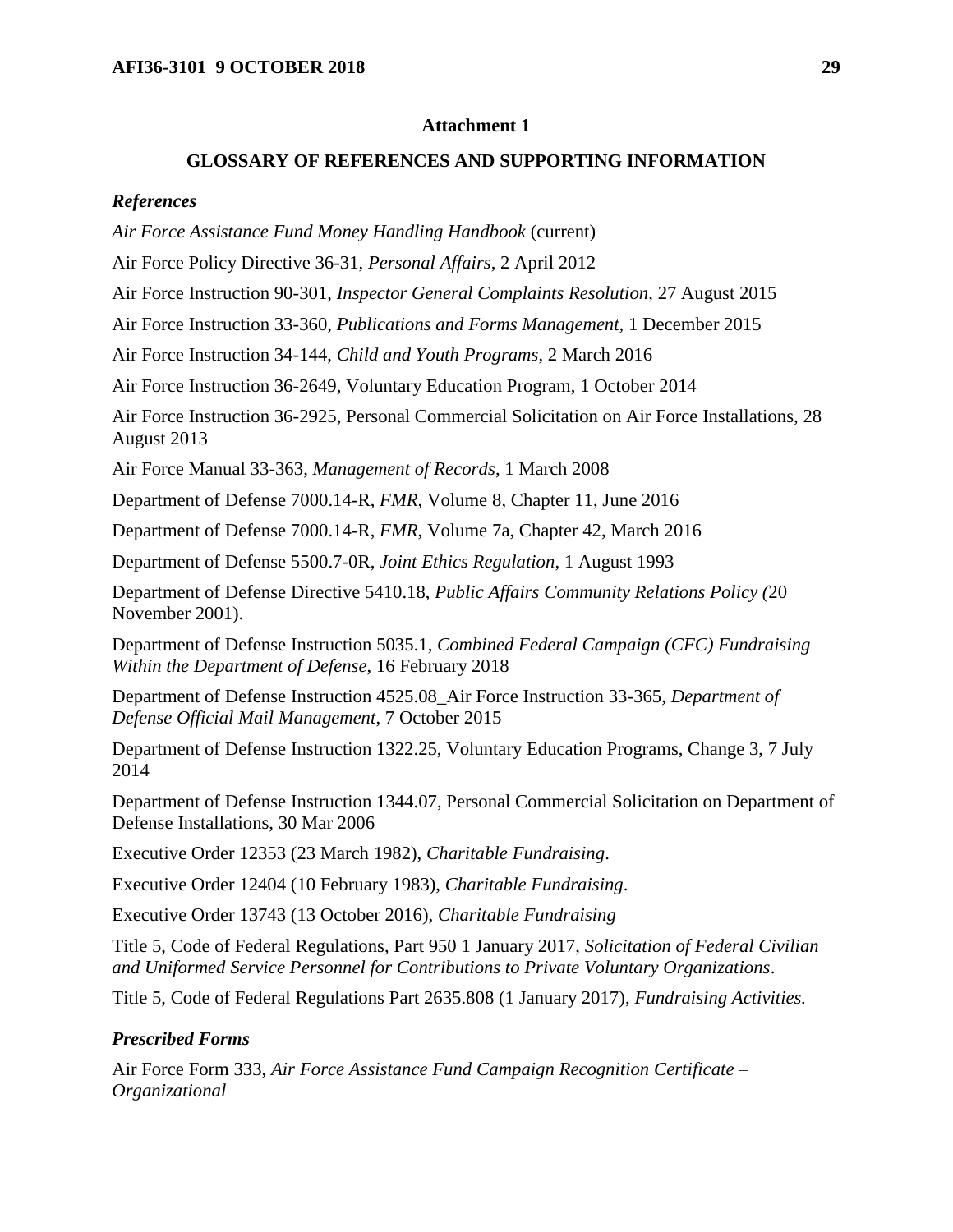Air Force Form 76*7, Air Force Assistance Fund Campaign Recognition Certificate – Individual and Group*

Air Force Form 2561, *Contributions to Air Force Assistance Fund*

**Note:** Prescribed forms' purposes, how to obtain, complete and submit them is detailed in the annual Air Force Assistance Fund Campaign Plan. The current plan is maintained at the Air Force Personnel Center Fundraising Office.

## *Adopted Forms*

Air Force Form 847, *Recommendation for Change of Publication*

## *Terms*

**Affiliate Organization**—A charitable organization authorized to receive funds from the Air Force Assistance Fund (Air Force Assistance Fund). Air Force Assistance Fund is the governmental umbrella organization for these nonprofit, tax-exempt, charitable organizations that benefit Air Force military personnel and their families.

**Air Force Assistance Fund Campaign**—This campaign is an authorized annual on-the-job solicitation of Air Force members (active duty military, retirees, Reservists and Air National Guardsmen) through host command channels. Air Force civilian personnel who want to give, may do so.

**Air Force Fundraising Team**—Team of Air Force leaders that provides advisory and consultative services to the Air Force Assistance Fund affiliate charities without assuming responsibility for the daily operations of the charities.

**Air Force Fundraising Working Team**—Lower-level team, chaired by the Air Force Personnel Center Director of Personnel Programs, which coordinates directly with Air Force Assistance Fund affiliate charities. Elevates, as necessary, those matters requiring Air Force Fundraising Team involvement.

**Campaign Aids**—Publicity items that make the Combined Federal Campaign and Air Force Assistance Fund campaigns more effective. Authorized campaign aids include:

(1) Posters; Goal thermometers or displays showing achievement by organization or base;

Campaign progress reports, charts and analyses of campaign progress;

(2) Endorsement or kick-off memoranda or letters.

(3) News stories and articles for military installation publications, websites, social media or local newspapers; Speeches and public appearances; Recognition awards given to individuals for outstanding service to the campaign; Automated/electronic communication/marketing to widely promote the campaign.

**Central Accounting Office**—Headquarters Air Force Personnel Center Directorate of Personnel Programs Fundraising Office. Program management office for United States Air Force Fundraising. Oversees Air Force Assistance Fund Campaign; serves as central location for all cash/check/money order contributions for annual Air Force Assistance Fund Campaigns.

**Central Campaign Administrator**—One or more charitable organizations (non-Combined Federal Campaign participating organizations) contracted by the Office of Program Management to perform the centralized fiscal and administrative functions of the Combined Federal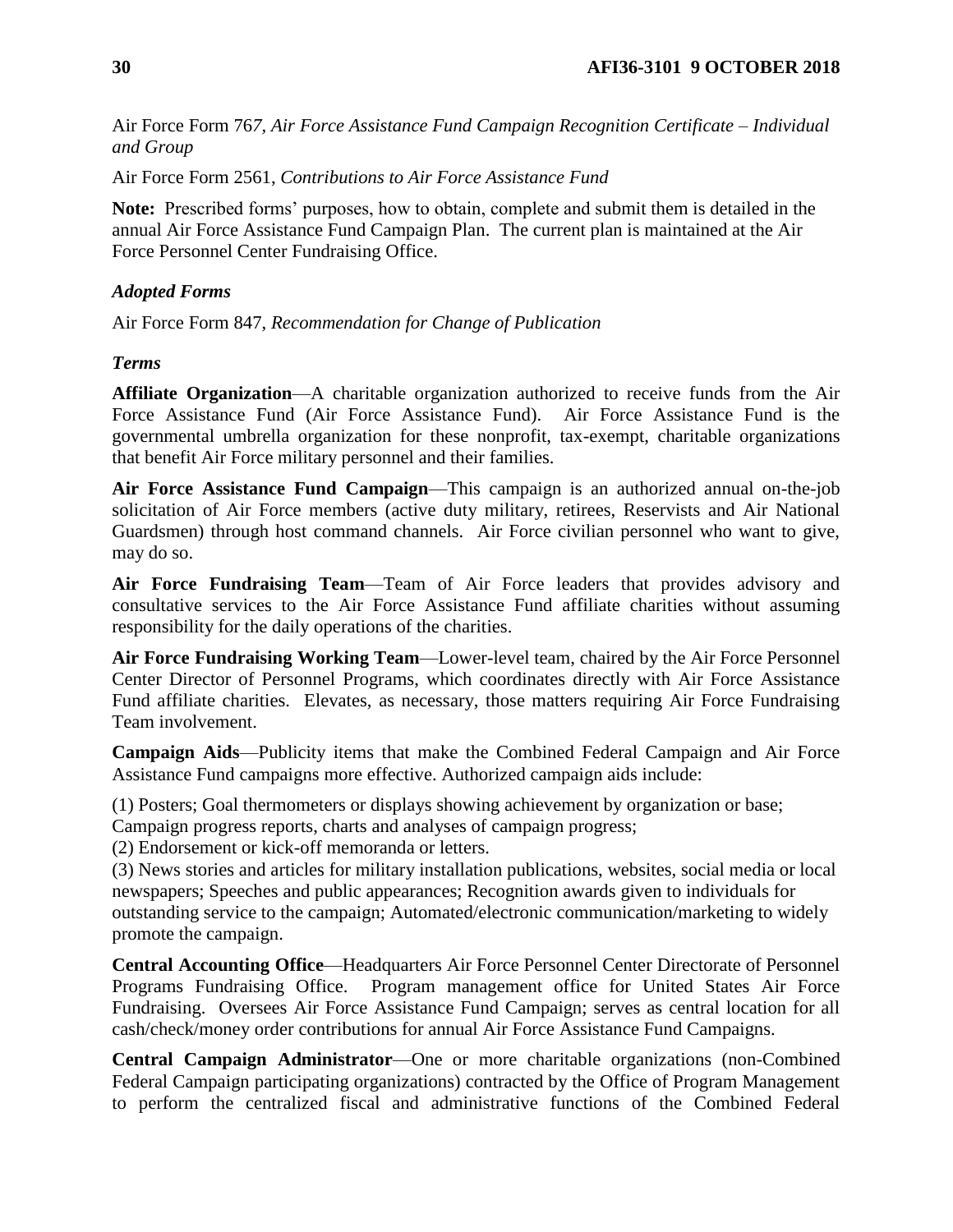### **AFI36-3101 9 OCTOBER 2018 31**

Campaign: Responsible for website development/maintenance for charity participation applications and the online pledging function for Federal donor use.

**Combined Federal Campaign**—An Office of Personnel Management authorized on-the-job annual solicitation of active duty military personnel and Federal civilian employees.

**Combined Federal Campaign Processing Center**—Managed by the Central Campaign Administrator and is the focal point for collecting and entering campaign contributions in the automated database.

**Designated Contribution—An** individual contribution earmarked by a contributor to a specific organization.

**Information Fair**—A commander-approved event organized to advertise and provide information about the Combined Federal Campaign and its participating charities. The Office of Personnel Management maintains a regional list of participating charities that are willing to attend unit Information Fairs. Such organizations may man tables advertised with both their organizational name and Combined Federal Campaign Number and may distribute information literature. Literature received from non-attending charities may be made available in common areas of the event. Such Information Fairs are designed to foster awareness about the Campaign, but may not actually raise funds to be donated by units or individuals to the Campaign or its participating charities. Campaign Key Persons may, however, be on hand to distribute and help Airmen (military and civilian employees) fill out payroll deduction forms. (See Special Events).

**Generally Accepted Accounting Principles**—The phrase "generally accepted accounting principles" (GAAP) encompasses the conventions, rules, and procedures necessary to define accepted accounting practice at a particular time. Generally Accepted Accounting Principles includes not only broad guidelines of general application, but also detailed practices and procedures. These conventions, rules, and procedures establish a standard by which to measure financial presentations.

**Local Federal Coordinating Committee**—The campaign's governing body which may be comprised of local Federal officials, members of inter-agency organizations, and representatives of employee unions. The Local Federal Coordinating Committee Chairperson and Vice Chairperson lead the Local Federal Coordinating Committee in its oversight of the campaign.

**Outreach Coordinator -—A** small business contracted by the Office of Personnel Management (OPM) to conduct marketing activities, arrange for events such as charity fairs, and educate charities and donors regarding the CFC program within a local campaign zone.

**Solicitation**—A request for money.

**Special Event**—A commander-approved fundraising effort organized to advertise and support the Air Force Assistance Fund. Such special events both promote awareness about the Campaign and may actually raise funds to be donated by units to the Campaign and may include car washes, dunk tanks and the sale of homemade goods. Special events will not be directed to just one individual charity; fundraising must be for all four charities. Affiliate charities may man tables advertised with their organizational name and may distribute information literature. Literature received from non-attending charities may be made available in common areas of the event. (See Information Fair).